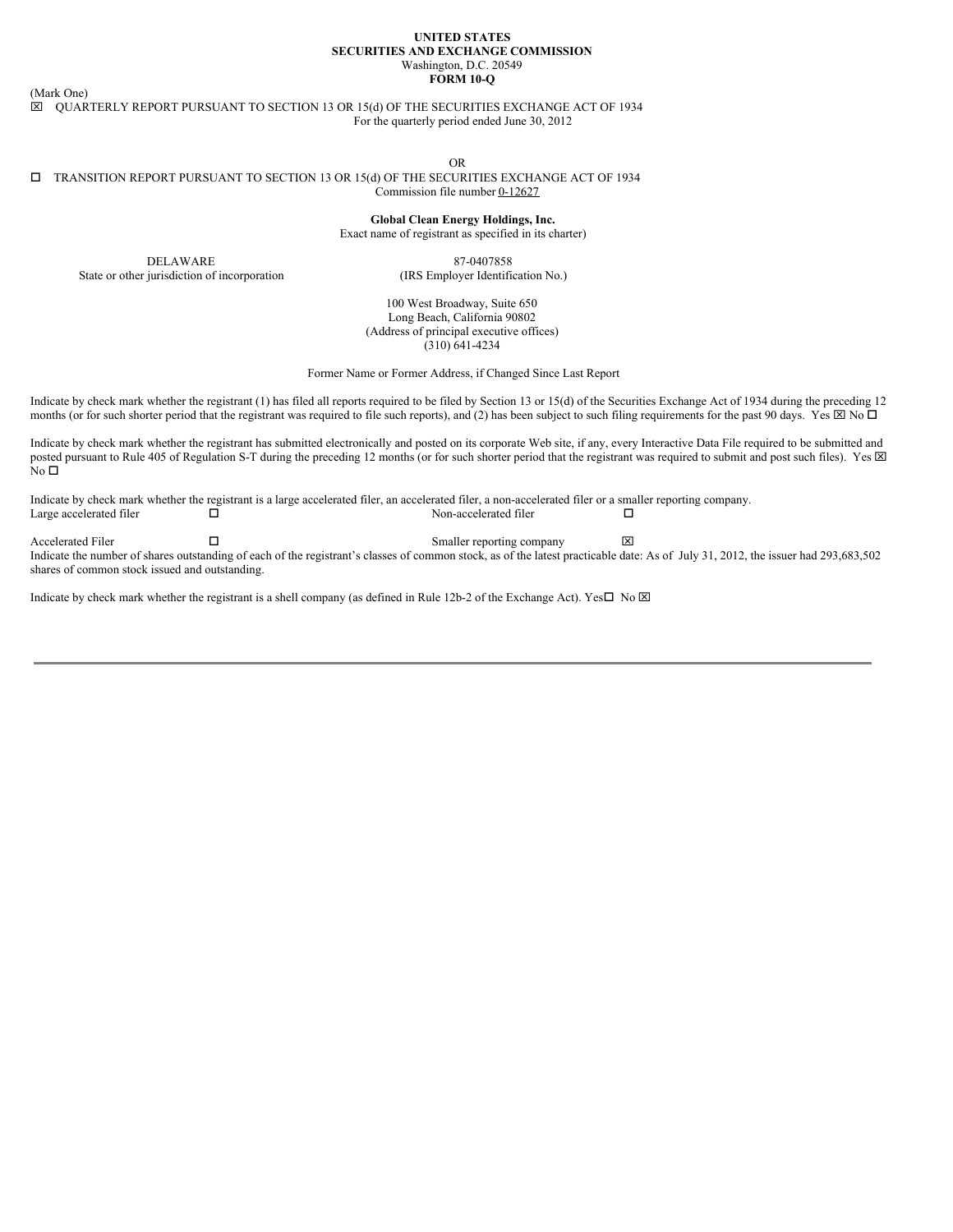# <span id="page-1-0"></span>**GLOBAL CLEAN ENERGY HOLDINGS, INC.**

# **For the quarter ended June 30, 2012**

# **FORM 10-Q**

## **TABLE OF CONTENTS**

| <b>PART I</b>  |                                                                                                       | 1         |
|----------------|-------------------------------------------------------------------------------------------------------|-----------|
|                | ITEM 1. FINANCIAL STATEMENTS.                                                                         |           |
|                | <u>ITEM 2. MANAGEMENTS' DISCUSSION AND ANALYSIS OF FINANCIAL CONDITION AND RESULTS OF OPERATIONS.</u> | <u>17</u> |
|                | ITEM 3.QUANTITATIVE AND QUALITATIVE DISCLOSURES ABOUT MARKET RISK.                                    | 21        |
|                | ITEM 4. CONTROLS AND PROCEDURES.                                                                      | 21        |
| <b>PART II</b> |                                                                                                       | 21        |
|                | <b>ITEM 1.LEGAL PROCEEDINGS.</b>                                                                      | 21        |
|                | <b>ITEM</b><br><b>RISK FACTORS.</b><br>1A.                                                            | 22        |
|                | ITEM 2. UNREGISTERED SALES OF EQUITY SECURITIES AND USE OF PROCEEDS.                                  | 22        |
|                | ITEM 3. DEFAULTS UPON SENIOR SECURITIES.                                                              | <u>22</u> |
|                | ITEM 4. MINE SAFETY DISCLOSURES.                                                                      | 22        |
|                | <b>ITEM 5.OTHER INFORMATION</b>                                                                       | 22        |
|                | <b>ITEM 6.EXHIBITS</b>                                                                                | 23        |
|                |                                                                                                       |           |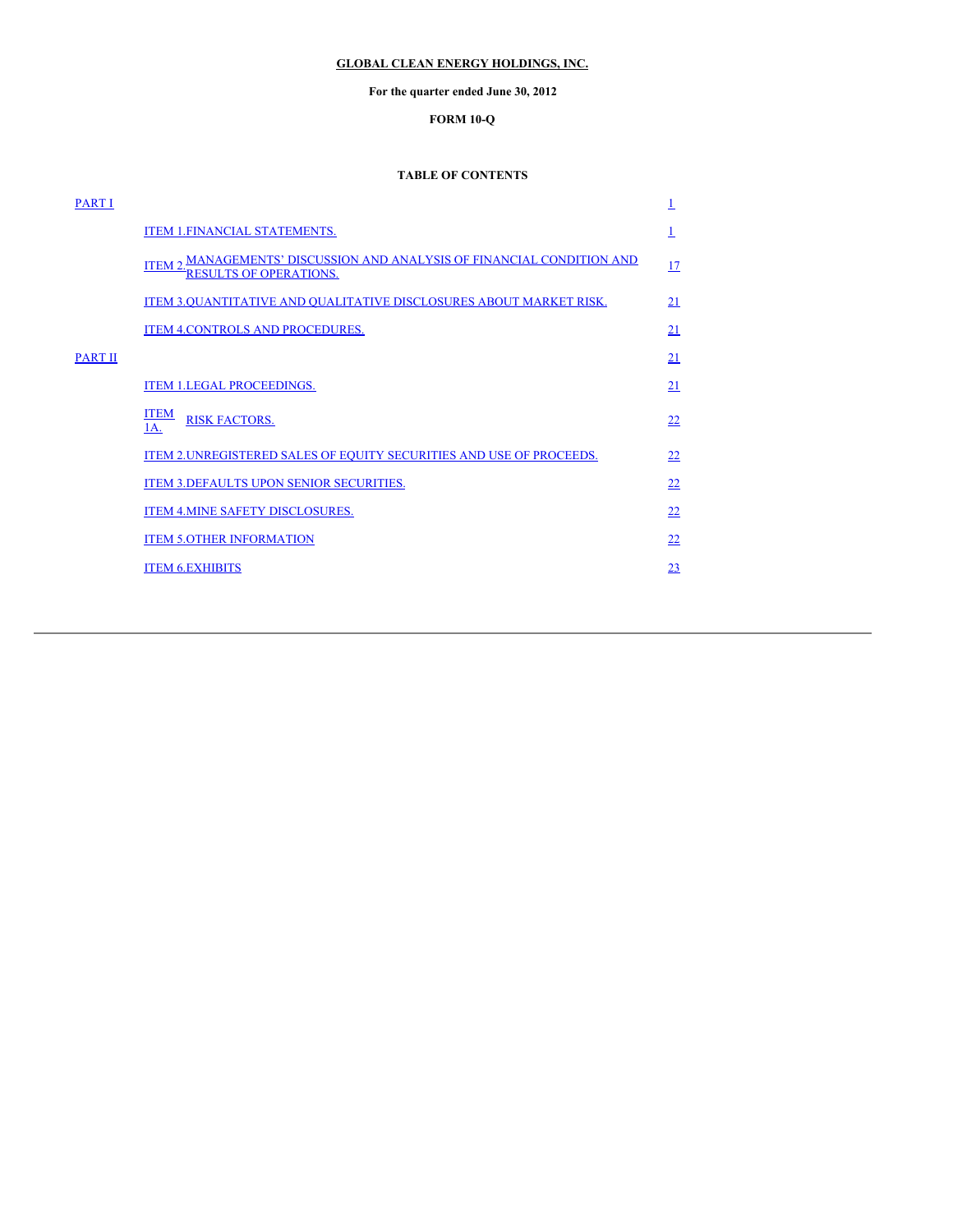## <span id="page-2-0"></span>PART I

# ITEM 1. FINANCIAL STATEMENTS.

#### **GLOBAL CLEAN ENERGY HOLDINGS, INC. AND SUBSIDIARIES CONDENSED CONSOLIDATED BALANCE SHEETS (Unaudited)**

|                                                                                                  | <b>June 30,</b><br>2012 |              | December 31,<br>2011 |
|--------------------------------------------------------------------------------------------------|-------------------------|--------------|----------------------|
| <b>ASSETS</b>                                                                                    |                         |              |                      |
| <b>CURRENT ASSETS</b>                                                                            |                         |              |                      |
| Cash and cash equivalents                                                                        | \$<br>960,603           | S            | 676,780              |
| Accounts receivable                                                                              | 69,289                  |              | 2,279                |
| Inventory                                                                                        | 137,705                 |              | 104,782              |
| Other current assets                                                                             | 470,506                 |              | 327,701              |
| <b>Total Current Assets</b>                                                                      | 1,638,103               |              | 1,111,542            |
| PROPERTY AND EQUIPMENT, NET                                                                      | 13,088,816              |              | 11,905,182           |
| <b>INVESTMENT HELD FOR SALE</b>                                                                  | 297,133                 |              | 291,031              |
| <b>DEFERRED GROWING COST</b>                                                                     | 3,649,763               |              | 2,780,871            |
| <b>OTHER NONCURRENT ASSETS</b>                                                                   | 10,988                  |              | 10,814               |
| <b>TOTAL ASSETS</b>                                                                              | 18,684,803              |              | 16,099,440           |
| <b>LIABILITIES AND EQUITY (DEFICIT)</b>                                                          |                         |              |                      |
|                                                                                                  |                         |              |                      |
| <b>CURRENT LIABILITIES</b>                                                                       |                         |              |                      |
| Accounts payable                                                                                 | \$<br>1,486,771         | $\mathbb{S}$ | 1,363,217            |
| Accrued payroll and payroll taxes                                                                | 1,005,905               |              | 1,046,763            |
| Deferred revenue                                                                                 |                         |              | 152,732              |
| Capital lease liability - current portion<br>Notes payable to shareholders                       | 52,429<br>26,000        |              | 56,257<br>26,000     |
| Convertible notes payable                                                                        |                         |              | 193,200              |
| <b>Total Current Liabilities</b>                                                                 | 2,571,105               |              | 2,838,169            |
|                                                                                                  |                         |              |                      |
| <b>LONG-TERM LIABILITIES</b>                                                                     |                         |              |                      |
| Accrued interest payable                                                                         | 1,743,198               |              | 1,684,186            |
| Accrued return on noncontrolling interest                                                        | 3,855,179               |              | 2,907,678            |
| Capital lease liability - long term portion                                                      | 14,181                  |              | 31,258               |
| Convertible notes payable                                                                        | 567,000                 |              | 567,000              |
| Mortgage notes payable                                                                           | 5,110,189               |              | 5,110,189            |
| <b>Total Long Term Liabilities</b>                                                               | 11,289,747              |              | 10,300,311           |
| <b>EQUITY (DEFICIT)</b>                                                                          |                         |              |                      |
| Preferred stock - \$0.001 par value; 50,000,000 shares authorized                                |                         |              |                      |
| Series B, convertible; 13,000 shares issued (aggregate liquidation<br>preference of \$1,300,000) | 13                      |              | 13                   |
| Common stock, \$0.001 par value; 500,000,000 shares authorized;                                  |                         |              |                      |
| 293,683,502 and 285,062,812 issued and outstanding                                               | 293.683                 |              | 285,062              |
| Additional paid-in capital                                                                       | 24,555,857              |              | 24,260,628           |
| Accumulated deficit                                                                              | (26,706,213)            |              | (26,662,294)         |
| Accumulated other comprehensive loss                                                             | (17, 354)               |              | (21,996)             |
| <b>Total Global Clean Energy Holdings, Inc. Stockholders' Deficit</b>                            | (1,874,014)             |              | (2, 138, 587)        |
| <b>Noncontrolling interests</b>                                                                  | 6,697,965               |              | 5,099,547            |
| <b>Total equity (deficit)</b>                                                                    | 4,823,951               |              | 2,960,960            |
| <b>TOTAL LIABILITIES AND EQUITY (DEFICIT)</b>                                                    | \$<br>18,684,803        | S            | 16,099,440           |

The accompanying notes are an integral part of these condensed unaudited consolidated financial statements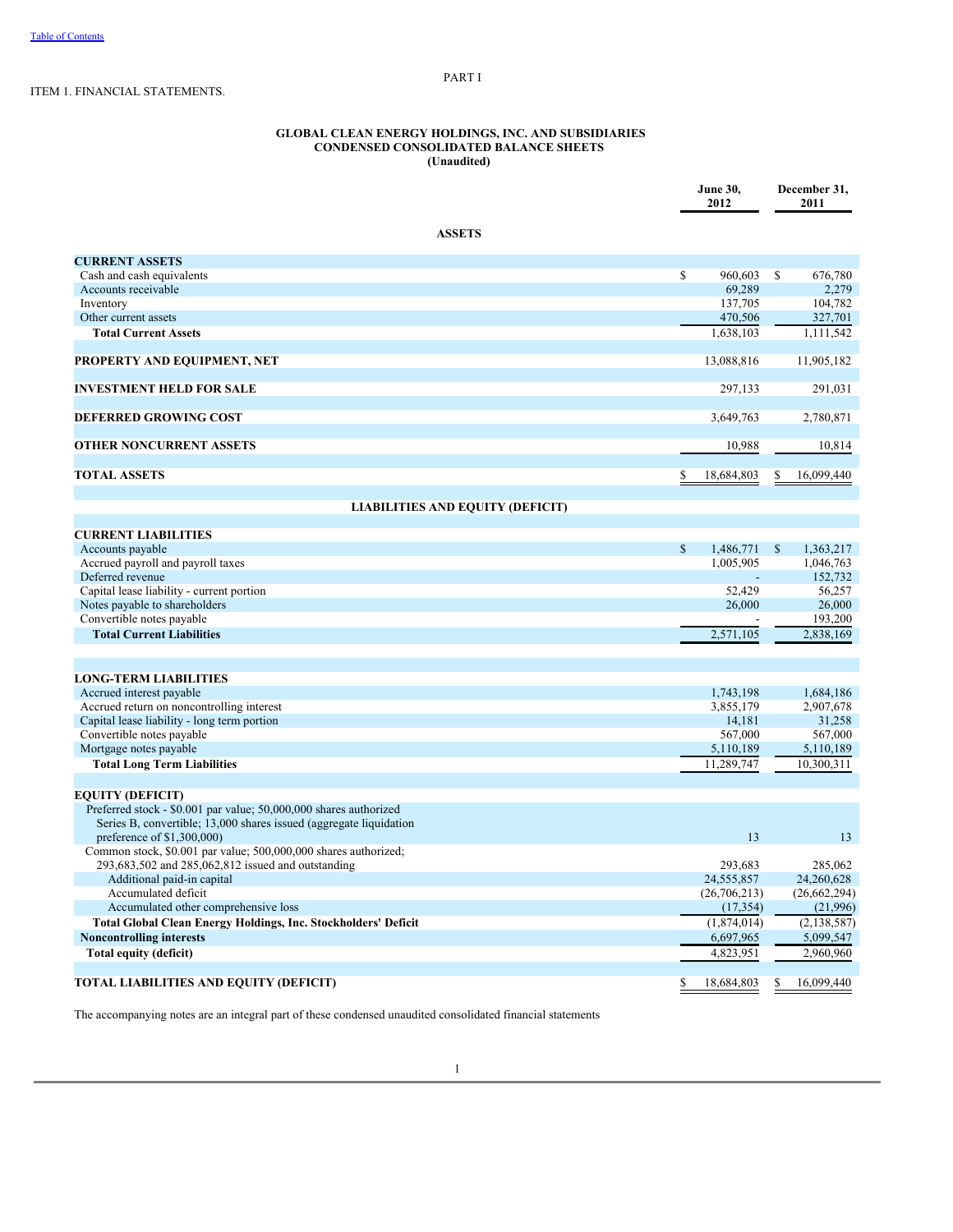#### **GLOBAL CLEAN ENERGY HOLDINGS, INC. AND SUBSIDIARIES CONDENSED CONSOLIDATED STATEMENTS OF OPERATIONS (Unaudited)**

|                                                             | For the Three Months Ended<br><b>June 30,</b> |              |                 |              | For the Six Months Ended<br><b>June 30,</b> |               |               |  |
|-------------------------------------------------------------|-----------------------------------------------|--------------|-----------------|--------------|---------------------------------------------|---------------|---------------|--|
|                                                             | 2012                                          |              | 2011            |              | 2012                                        |               | 2011          |  |
|                                                             |                                               |              |                 |              |                                             |               |               |  |
| Revenue                                                     | \$<br>55.501                                  | S            | 111.328         | S            | 209,436                                     | <sup>\$</sup> | 99,552        |  |
| Subsidy Income                                              |                                               |              |                 |              | 465,586                                     |               | 272,000       |  |
| <b>Total Revenue</b>                                        | 55,501                                        |              | 111,328         |              | 675,022                                     |               | 371,552       |  |
| <b>Operating Expenses</b>                                   |                                               |              |                 |              |                                             |               |               |  |
| General and administrative                                  | 624,910                                       |              | 518,665         |              | 1,252,377                                   |               | 1,089,194     |  |
| Plantation operating costs                                  | 198,460                                       |              | 18,140          |              | 351,244                                     |               | 126,371       |  |
|                                                             |                                               |              |                 |              |                                             |               |               |  |
| <b>Total Operating Expenses</b>                             | 823,370                                       |              | 536,805         |              | 1,603,621                                   |               | 1,215,565     |  |
| <b>Loss from Operations</b>                                 | (767, 869)                                    |              | (425, 477)      |              | (928, 599)                                  |               | (844, 013)    |  |
|                                                             |                                               |              |                 |              |                                             |               |               |  |
| Other Income (Expenses)                                     |                                               |              |                 |              |                                             |               |               |  |
| Other income                                                | 48                                            |              | 29              |              | 57                                          |               | 48            |  |
| Interest expense                                            | (215, 327)                                    |              | (124, 272)      |              | (408, 127)                                  |               | (264,068)     |  |
| Gain on settlement of liabilities                           |                                               |              |                 |              | 514,473                                     |               |               |  |
| Foreign currency transaction gain (loss)                    | (1,044)                                       |              |                 |              | (1,044)                                     |               | 2,440         |  |
| Net Other Income (Loss)                                     | (216, 323)                                    |              | (124, 243)      |              | 105,359                                     |               | (261, 580)    |  |
|                                                             |                                               |              |                 |              |                                             |               |               |  |
| Loss from Continuing Operations                             | (984, 192)                                    |              | (549, 720)      |              | (823, 240)                                  |               | (1, 105, 593) |  |
| Income (Loss) from Discontinued Operations                  | 340                                           |              | (9, 421)        |              | (1,698)                                     |               | (32, 214)     |  |
| Net Loss                                                    | (983, 852)                                    |              | (559, 141)      |              | (824, 938)                                  |               | (1, 137, 807) |  |
| Less Net Loss Attributable to the Noncontrolling Interest   | (580, 969)                                    |              | (310, 232)      |              | (781, 019)                                  |               | (684, 422)    |  |
|                                                             |                                               |              |                 |              |                                             |               |               |  |
| Net Loss attributable to Global Clean Energy Holdings, Inc. | \$<br>(402, 883)                              | \$           | (248,909)       | \$           | (43, 919)                                   | \$            | (453, 385)    |  |
| <b>Amounts attributable to Global Clean Energy</b>          |                                               |              |                 |              |                                             |               |               |  |
| Holdings, Inc. common shareholders:                         |                                               |              |                 |              |                                             |               |               |  |
| <b>Loss from Continuing Operations</b>                      | \$<br>(403, 223)                              | \$           | $(239, 488)$ \$ |              | $(42,221)$ \$                               |               | (421, 171)    |  |
| Income (Loss) from Discontinued Operations                  | 340                                           |              | (9, 421)        |              | (1,698)                                     |               | (32,214)      |  |
| Net Loss                                                    | \$<br>(402, 883)                              | \$           | (248,909)       | \$           | (43, 919)                                   | \$            | (453, 385)    |  |
|                                                             |                                               |              |                 |              |                                             |               |               |  |
| <b>Basic Income (Loss) per Common Share:</b>                |                                               |              |                 |              |                                             |               |               |  |
| Loss from Continuing Operations                             | \$<br>(0.0014)                                | $\mathbb{S}$ | (0.0009)        | $\mathbb{S}$ | (0.0001)                                    | $\mathbb{S}$  | (0.0016)      |  |
| Income (Loss) from Discontinued Operations                  | 0.0000                                        |              | (0.0000)        |              | (0.0000)                                    |               | (0.0001)      |  |
| Net Loss per Common Share                                   | \$<br>(0.0014)                                | $\mathbb{S}$ | (0.0009)        | $\mathbb{S}$ | (0.0002)                                    | \$            | (0.0017)      |  |
| <b>Basic Weighted-Average Common Shares Outstanding</b>     | 293,304,571                                   |              | 272,523,214     |              | 289,183,691                                 |               | 271,499,533   |  |
|                                                             |                                               |              |                 |              |                                             |               |               |  |
| <b>Diluted Income (Loss) per Common Share:</b>              |                                               |              |                 |              |                                             |               |               |  |
| Loss from Continuing Operations                             | \$<br>(0.0014)                                | S            | (0.0007)        | -S           | $(0.0001)$ \$                               |               | (0.0017)      |  |
| Income (Loss) from Discontinued Operations                  | 0.0000                                        |              | (0.0000)        |              | (0.0000)                                    |               | (0.0001)      |  |
| Net Loss per Common Share                                   | \$<br>(0.0014)                                | S            | (0.0007)        | S            | (0.0002)                                    | \$            | (0.0018)      |  |
|                                                             | 293,304,571                                   |              | 272,523,214     |              | 289,183,691                                 |               | 271,499,533   |  |
| <b>Diluted Weighted-Average Common Shares Outstanding</b>   |                                               |              |                 |              |                                             |               |               |  |

The accompanying notes are an integral part of these condensed unaudited consolidated financial statements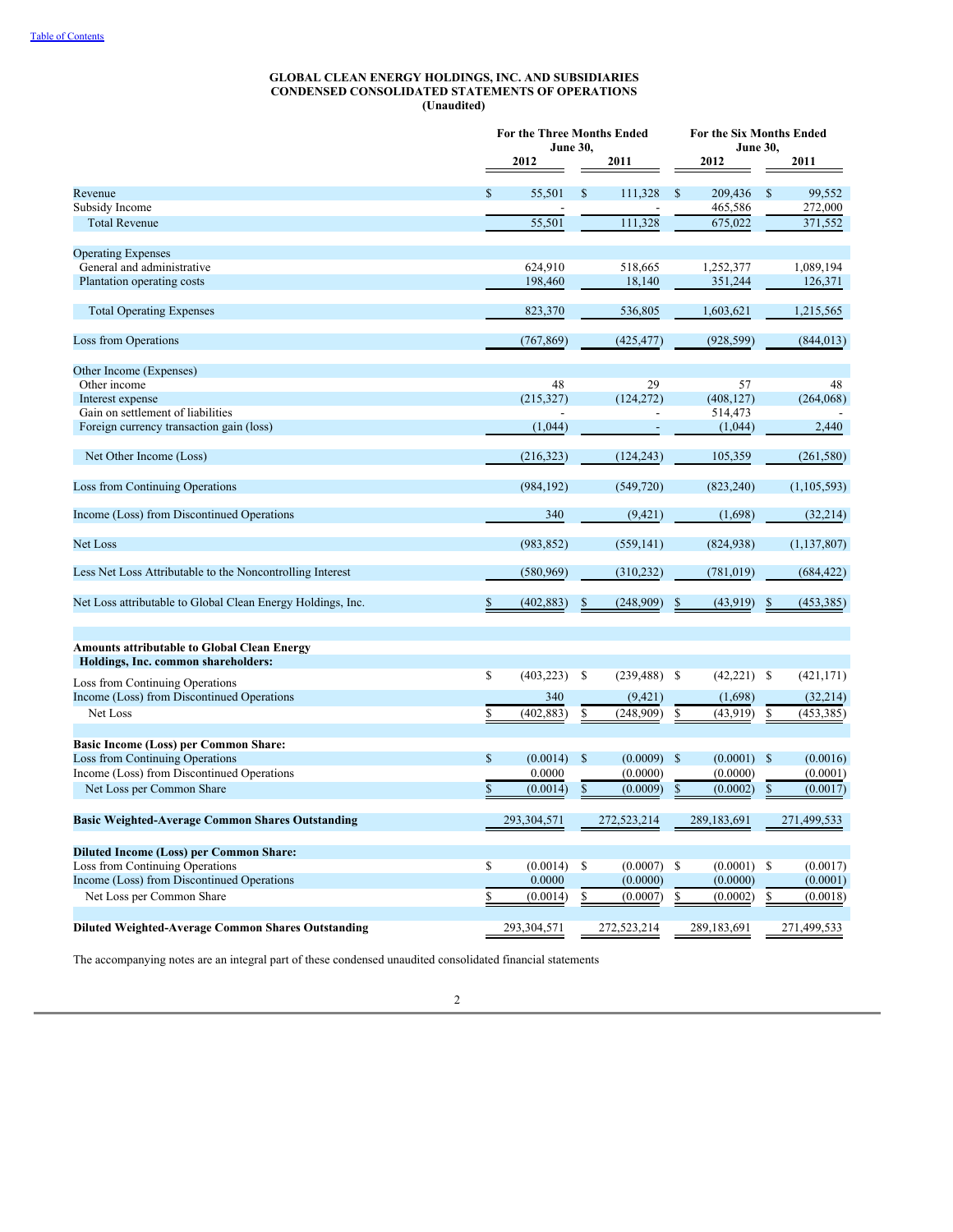#### **GLOBAL CLEAN ENERGY HOLDINGS, INC. AND SUBSIDIARIES CONDENSED CONSOLIDATED STATEMENTS OF COMPREHENSIVE INCOME (Unaudited)**

|                                                                          | For the Three Months Ended<br><b>June 30,</b> |   |                 | For the Six Months Ended<br><b>June 30,</b> |  |             |
|--------------------------------------------------------------------------|-----------------------------------------------|---|-----------------|---------------------------------------------|--|-------------|
|                                                                          | 2012                                          |   | 2011            | 2012                                        |  | 2011        |
| <b>Net Loss</b>                                                          | \$<br>(983, 852)                              | S | $(559, 141)$ \$ | $(824,938)$ \$                              |  | (1,137,807) |
| Other comprehensive income - foreign currency<br>translation adjustment  | 1,125,032                                     |   | 94,896          | 73,490                                      |  | 391,290     |
| Comprehensive Income (Loss)                                              | 141,180                                       |   | (464, 245)      | (751, 448)                                  |  | (746, 517)  |
| Add net loss attributable to the noncontrolling interest                 | 580,969                                       |   | 310.232         | 781,019                                     |  | 684,422     |
| Less other comprehensive income attributable to noncontrolling interest  | (1, 112, 584)                                 |   | (98,049)        | (68, 848)                                   |  | (394, 848)  |
| Comprehensive Loss Attributable to<br>Global Clean Energy Holdings, Inc. | (390, 435)                                    |   | (252,062)       | (39, 277)                                   |  | (456, 943)  |

The accompanying notes are an integral part of these condensed unaudited consolidated financial statements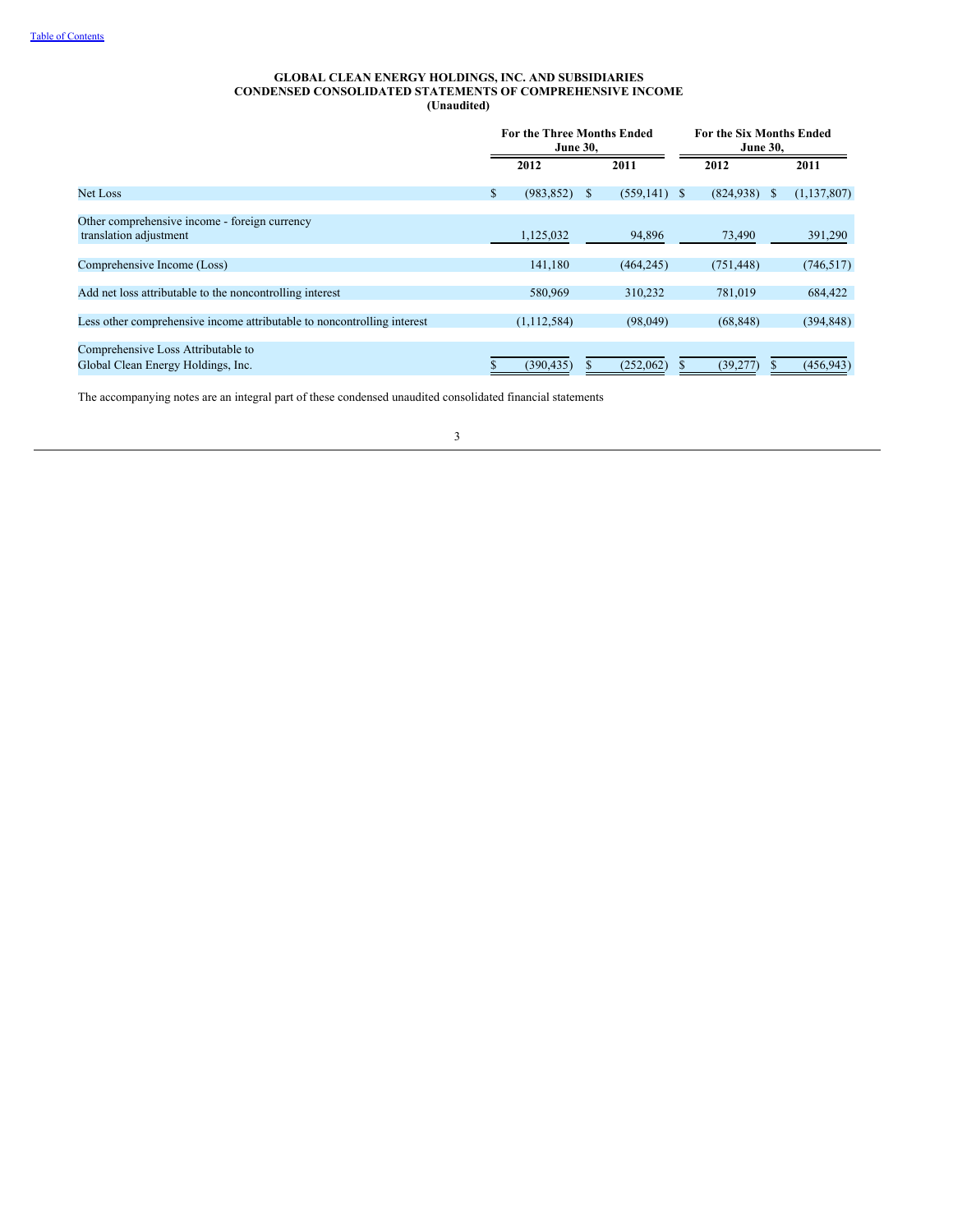## **GLOBAL CLEAN ENERGY HOLDINGS, INC. AND SUBSIDIARIES CONDENSED CONSOLIDATED STATEMENTS OF CHANGES IN EQUITY (DEFICIT) (Unaudited)**

**For the Periods Ended June 30, 2011 and 2012**

|                                                                                                                 |              | <b>Shares</b> | <b>Series B</b> | Amount | <b>Common stock</b><br><b>Shares</b> |               | Amount  | <b>Additional</b><br>Paid in<br>Capital | Accumulated<br><b>Deficit</b> | Accumulated<br>Other<br>Comprehensive<br>Loss | Non-<br>controlling<br><b>Interests</b> | <b>Total</b>    |
|-----------------------------------------------------------------------------------------------------------------|--------------|---------------|-----------------|--------|--------------------------------------|---------------|---------|-----------------------------------------|-------------------------------|-----------------------------------------------|-----------------------------------------|-----------------|
| <b>Balance</b> at<br>December 31,<br>2010<br>Share-based<br>compensation,<br>common stock<br>issued for         | $\mathbb{S}$ | 13,000        | $\mathcal{S}$   | 13     | \$270,464,478                        | <sup>\$</sup> | 270,464 | \$23,580,630                            | $(26,933,430)$ \$             | (2,195)                                       | \$4,241,945                             | \$1,157,427     |
| services                                                                                                        |              |               |                 |        | 625,000                              |               | 625     | 11,875                                  |                               |                                               |                                         | 12,500          |
| Contributions<br>from<br>noncontrolling<br>interests                                                            |              |               |                 |        |                                      |               |         |                                         |                               |                                               | 3,239,742                               | 3,239,742       |
| Exercise of<br>Warrants                                                                                         |              |               |                 |        | 1,890,000                            |               | 1,890   | 54,810                                  |                               |                                               |                                         | 56,700          |
| Share-based<br>compensation<br>from issuance<br>of options and<br>compensation-<br>based warrants<br>Accrual of |              |               |                 |        |                                      |               |         | 66,355                                  |                               |                                               |                                         | 66,355          |
| preferential<br>return for the<br>noncontrolling<br>interests                                                   |              |               |                 |        |                                      |               |         |                                         |                               |                                               | (654,706)                               | (654, 706)      |
| Foreign<br>currency<br>translation gain<br>$(\text{loss})$<br>Net loss for the                                  |              |               |                 |        |                                      |               |         |                                         |                               | (3,557)                                       | 394,847                                 | 391,291         |
| year ended June<br>30, 2011                                                                                     |              |               |                 |        |                                      |               |         |                                         | (453, 385)                    |                                               | (684, 422)                              | (1, 137, 807)   |
| Balance at June<br>30, 2011                                                                                     | \$           | 13,000        | \$              | 13     | \$272,979,478                        |               | 272,979 | \$23,713,670                            | (27, 386, 815)<br>\$          | (5,752)                                       | 6,537,406<br>\$                         | 3,131,502<br>\$ |

|                                                                                                   |                 |              |                          |                     |    |                          | <b>Additional</b> |                    | Accumulated<br>Other | Non-                            |    |              |
|---------------------------------------------------------------------------------------------------|-----------------|--------------|--------------------------|---------------------|----|--------------------------|-------------------|--------------------|----------------------|---------------------------------|----|--------------|
|                                                                                                   | <b>Series B</b> |              |                          | <b>Common stock</b> |    |                          | Paid in           | <b>Accumulated</b> | Comprehensive        |                                 |    |              |
|                                                                                                   | <b>Shares</b>   |              | Amount                   | <b>Shares</b>       |    | Amount                   | Capital           | Deficit            | Loss                 | controlling<br><b>Interests</b> |    | <b>Total</b> |
|                                                                                                   |                 |              |                          |                     |    |                          |                   |                    |                      |                                 |    |              |
| Balance at<br>December 31,<br>2011                                                                | \$<br>13,000    | $\mathbb{S}$ | 13                       | \$285,062,812       | S. | 285,062                  | \$24,260,628      | $(26,662,294)$ \$  | (21,996)             | 5,099,547<br>\$                 | S. | 2,960,960    |
| Contributions<br>from<br>noncontrolling<br>interests                                              |                 |              |                          |                     |    |                          |                   |                    |                      | 3,258,090                       |    | 3,258,090    |
| Issuance of<br>common stock<br>for cash                                                           |                 |              | $\overline{\phantom{a}}$ | 8,620,690           |    | 8,621                    | 241,379           |                    |                      |                                 |    | 250,000      |
| Share-based<br>compensation<br>from issuance<br>of options and<br>compensation-<br>based warrants |                 |              |                          |                     |    | $\overline{\phantom{a}}$ | 53,850            |                    |                      |                                 |    | 53,850       |
| Accrual of<br>preferential<br>return for the<br>noncontrolling<br>interests                       |                 |              |                          |                     |    |                          |                   |                    |                      | (947, 501)                      |    | (947, 501)   |
| Foreign<br>currency<br>translation gain<br>$(\text{loss})$                                        |                 |              |                          |                     |    |                          |                   |                    | 4,642                | 68,848                          |    | 73,490       |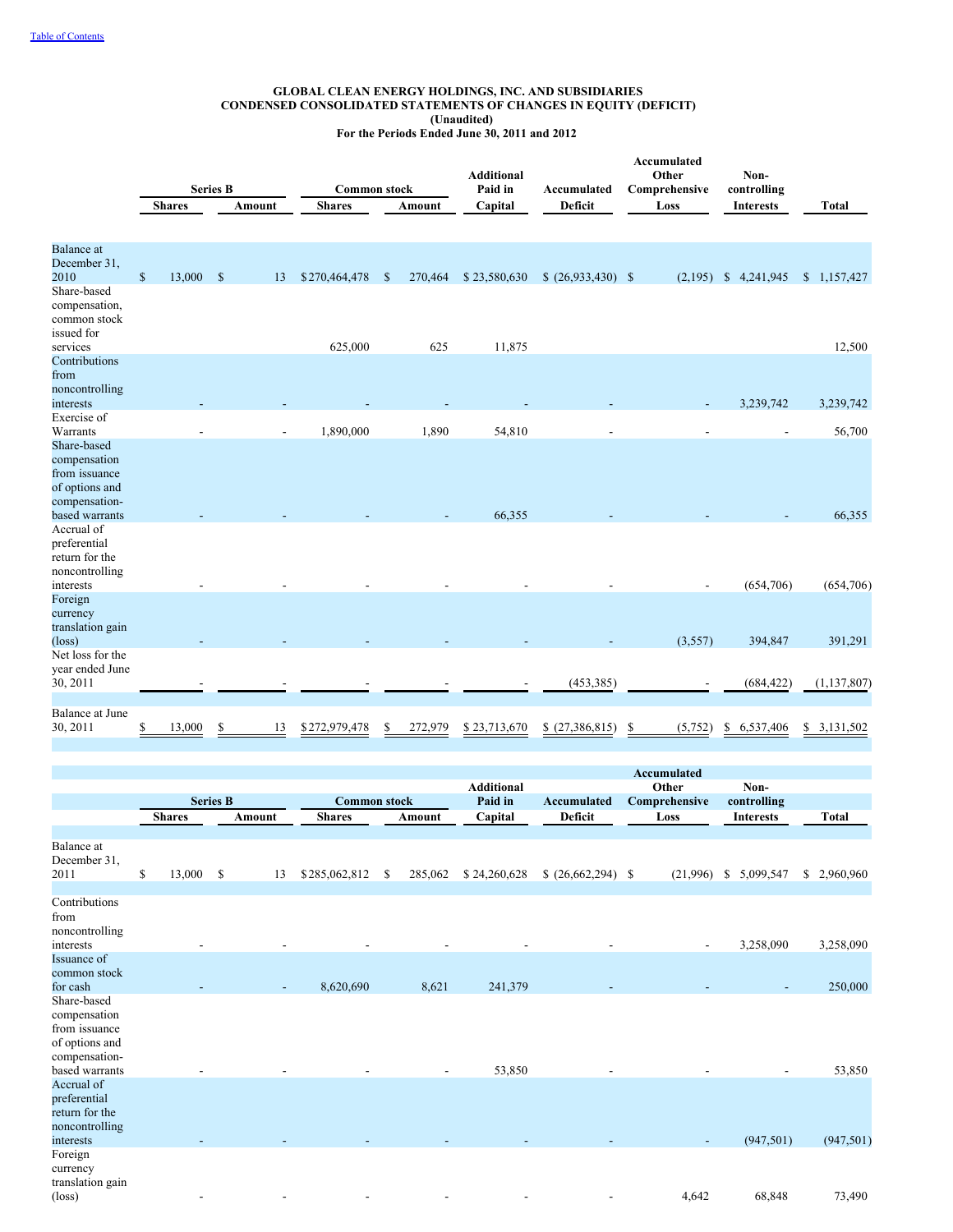| Net loss for the<br>year ended June<br>30, 2012 | -      | $\overline{\phantom{0}}$ |               |         | $\overline{\phantom{a}}$ | (43,919)        | $\overline{\phantom{a}}$ | (781,019) | (824, 938) |
|-------------------------------------------------|--------|--------------------------|---------------|---------|--------------------------|-----------------|--------------------------|-----------|------------|
| <b>Balance at June</b><br>30, 2012              | 13,000 | 13                       | \$293,683,502 | 293,683 | \$24,555,857             | \$ (26,706,213) | (17, 354)                | 6,697,965 | 4,823,951  |

The accompanying notes are an integral part of these condensed unaudited consolidated financial statements

<u> 1989 - Johann Harry Barn, mars ar breist ar yn y breis</u>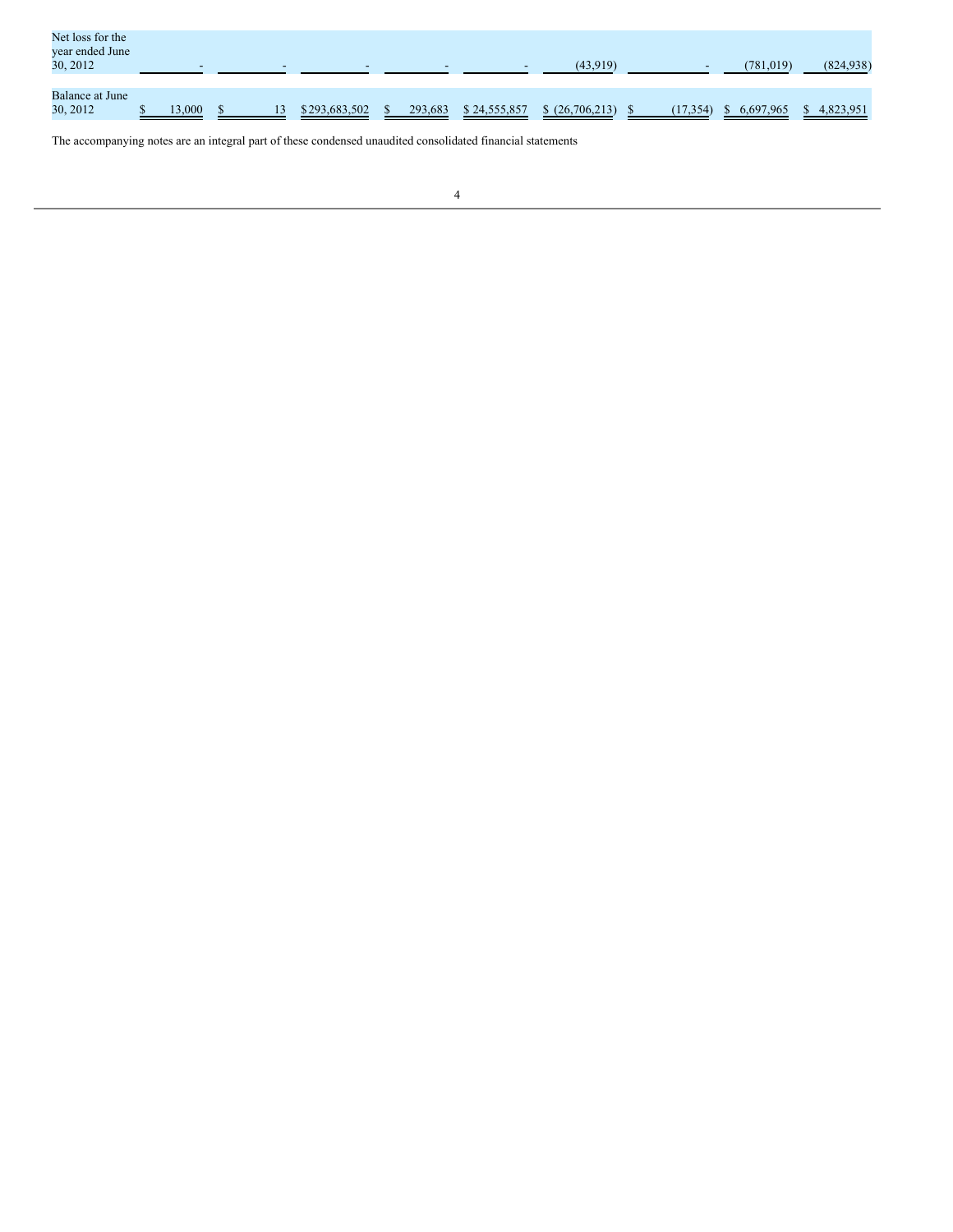#### **GLOBAL CLEAN ENERGY HOLDINGS, INC. AND SUBSIDIARIES CONDENSED CONSOLIDATED STATEMENTS OF CASH FLOWS (Unaudited)**

|                                                                                                            | For the Six Months Ended<br><b>June 30.</b> |    |               |
|------------------------------------------------------------------------------------------------------------|---------------------------------------------|----|---------------|
|                                                                                                            | 2012                                        |    | 2011          |
| <b>Cash Flows From Operating Activities</b>                                                                |                                             |    |               |
| Net loss                                                                                                   | \$<br>$(824,938)$ \$                        |    | (1, 137, 807) |
| Adjustments to reconcile net loss to net cash used in operating activities:                                |                                             |    |               |
| Foreign currency transaction gain                                                                          | 1,044                                       |    | (2,440)       |
| Gain on settlement of liabilities                                                                          | (514, 473)                                  |    |               |
| Share-based compensation                                                                                   | 53,850                                      |    | 78,855        |
| Depreciation                                                                                               | 134,393                                     |    | 135,155       |
| Changes in operating assets and liabilities:                                                               |                                             |    |               |
| Accounts receivable                                                                                        | (68, 712)                                   |    | (739)         |
| Inventory                                                                                                  | (30, 737)                                   |    | (71, 756)     |
| Other current assets                                                                                       | (76, 473)                                   |    | (126, 540)    |
| Deferred growing costs                                                                                     | (810, 819)                                  |    | (1,006,558)   |
| Accounts payable and accrued expenses                                                                      | 432,536                                     |    | 369,047       |
| Deferred revenue                                                                                           | (152, 732)                                  |    |               |
| Other noncurrent assets                                                                                    | (3,324)                                     |    |               |
| Net Cash Used in Operating Activities                                                                      | (1,860,384)                                 |    | (1,762,783)   |
| <b>Cash Flows From Investing Activities</b>                                                                |                                             |    |               |
| Purchase of land                                                                                           |                                             |    | (18,900)      |
| Plantation development costs                                                                               | (1,042,200)                                 |    | (1,257,514)   |
| Purchase of property and equipment                                                                         | (217, 824)                                  |    | (221, 136)    |
| Net Cash Used in Investing Activities                                                                      | (1,260,024)                                 |    | (1,497,550)   |
| <b>Cash Flows From Financing Activities</b>                                                                |                                             |    |               |
| Proceeds from issuance of common stock                                                                     | 250,000                                     |    |               |
| Proceeds from exercise of warrants                                                                         |                                             |    | 56,700        |
| Proceeds from issuance of preferred membership in GCE Mexico I, LLC                                        | 3,258,090                                   |    | 3,239,742     |
| Payments on capital leases and notes payable                                                               | (23, 229)                                   |    | (22, 449)     |
| Net Cash Provided by Financing Activities                                                                  | 3,484,861                                   |    | 3,273,993     |
| Effect of exchange rate changes on cash                                                                    | (80, 630)                                   |    | 25,155        |
| <b>Net Increase in Cash and Cash Equivalents</b>                                                           | 283,823                                     |    | 38,815        |
| Cash and Cash Equivalents at Beginning of Period                                                           | 676,780                                     |    | 1,096,618     |
| <b>Cash and Cash Equivalents at End of Period</b>                                                          | \$<br>960,603                               | \$ | 1,135,433     |
| <b>Supplemental Disclosures of Cash Flow Information:</b>                                                  |                                             |    |               |
| Cash paid for interest                                                                                     | \$<br>30,764                                | S  | 42,055        |
| Noncash Investing and Financing activities:                                                                |                                             |    |               |
| Accrual of return on noncontrolling interest                                                               | \$<br>947,501                               | \$ | 654,706       |
| Shares issued for services                                                                                 |                                             |    | 13,125        |
| The accompanying notes are an integral part of these condensed unaudited consolidated financial statements |                                             |    |               |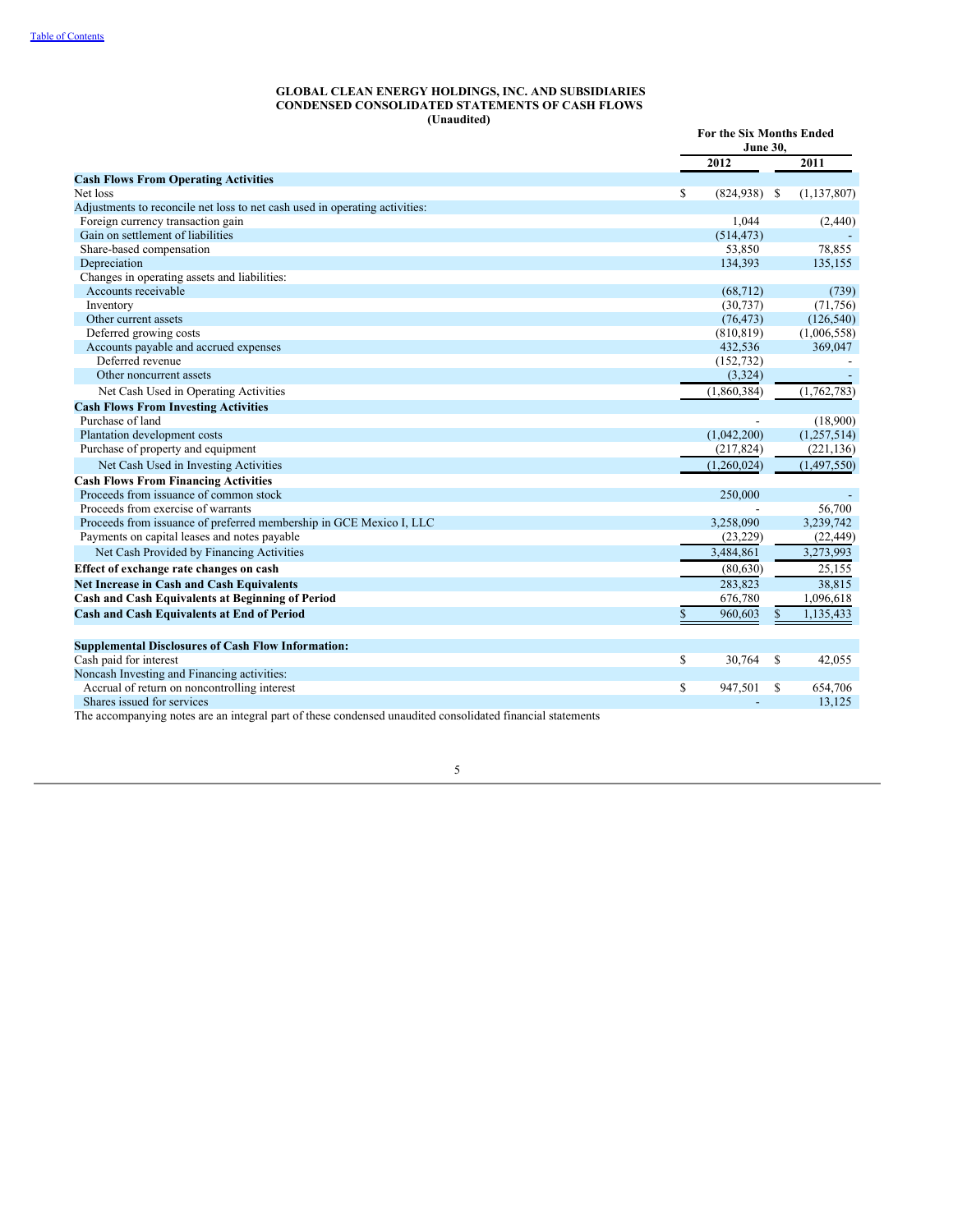#### **Note 1 – History and Basis of Presentation**

## *History*

The company was originally incorporated under the laws of the State of Utah on November 20, 1991. Until 2007, the Company was a developmental-stage bio-pharmaceutical company engaged in the research, validation, and development of two drug candidates. In 2007, the Company decided to change its business and focus its efforts and resources on the emerging alternative energy fuelsmarket. Accordingly, on September 7, 2007, we acquired certain trade secrets, know-how, business plans and relationships relevant to the cultivation and production of Jatropha. In 2008 we changed our name to "Global Clean Energy Holdings, Inc." to reflect our energy agricultural business. In November 2009, we sold our remaining legacy bio-pharmaceutical assets to Curadis Gmbh.

On July 19, 2010, the reincorporation of the company from a Utah corporation to a Delaware corporation was completed, as approved by shareholders. In the reincorporation, each outstanding share of the company's common stock was automatically converted into one share of common stock of the surviving Delaware corporation. In addition, the par value of the Company's capital stock changed from no par per share to \$0.001 per share. The effects of the change in par value have been reflected retroactively in the accompanying condensed consolidated financial statements and notes thereto for all periods presented. The effect of retroactively applying the par value of \$0.001 per share resulted in reclassification of \$17,409,660 of common stock and \$1,290,722 of preferred stock as of December 31, 2008 to additional paid-in capital. The reincorporation did not result in any change in the company's name, ticker symbol, CUSIP number, business, assets or operations. The management and Board of Directors of the company remained the same.

#### *Principles of Consolidation*

The consolidated financial statements include the accounts of Global Clean Energy Holdings, Inc., its subsidiaries, and the variable interest entities of GCE Mexico, and its Mexican subsidiaries (Asideros, Asideros 2 and Asideros 3). All significant intercompany transactions have been eliminated in consolidation.

Generally accepted accounting principles require that if an entity is the primary beneficiary of a variable interest entity (VIE), the entity should consolidate the assets, liabilities and results of operations of the VIE in its consolidated financial statements. Global Clean Energy Holdings, Inc. considers itself to be the primary beneficiary of GCE Mexico, and it's Mexican subsidiaries, and accordingly, has consolidated these entities since their formation beginning in April 2008, with the equity interests of the unaffiliated investors in GCE Mexico presented as Noncontrolling Interests in the accompanying condensed consolidated financial statements.

#### *Unaudited Interim Condensed Consolidated Financial Statements*

The accompanying unaudited condensed consolidated financial statements have been prepared by the Company pursuant to the rules and regulations of the Securities and Exchange Commission. Certain information and footnote disclosures normally included in financial statements prepared in accordance with accounting principles generally accepted in the United States of America have been condensed or omitted pursuant to such rules and regulations. In the opinion of management, all adjustments and disclosures necessary for a fair presentation of these financial statements have been included and are of normal, recurring nature. These financial statements should be read in conjunction with the financial statements and notes thereto included in the Company's annual report on Form 10-K for the year ended December 31, 2011, as filed with the Securities and Exchange Commission. The results of operations for the six months ended June 30, 2012, may not be indicative of the results that may be expected for the year ending December 31, 2012.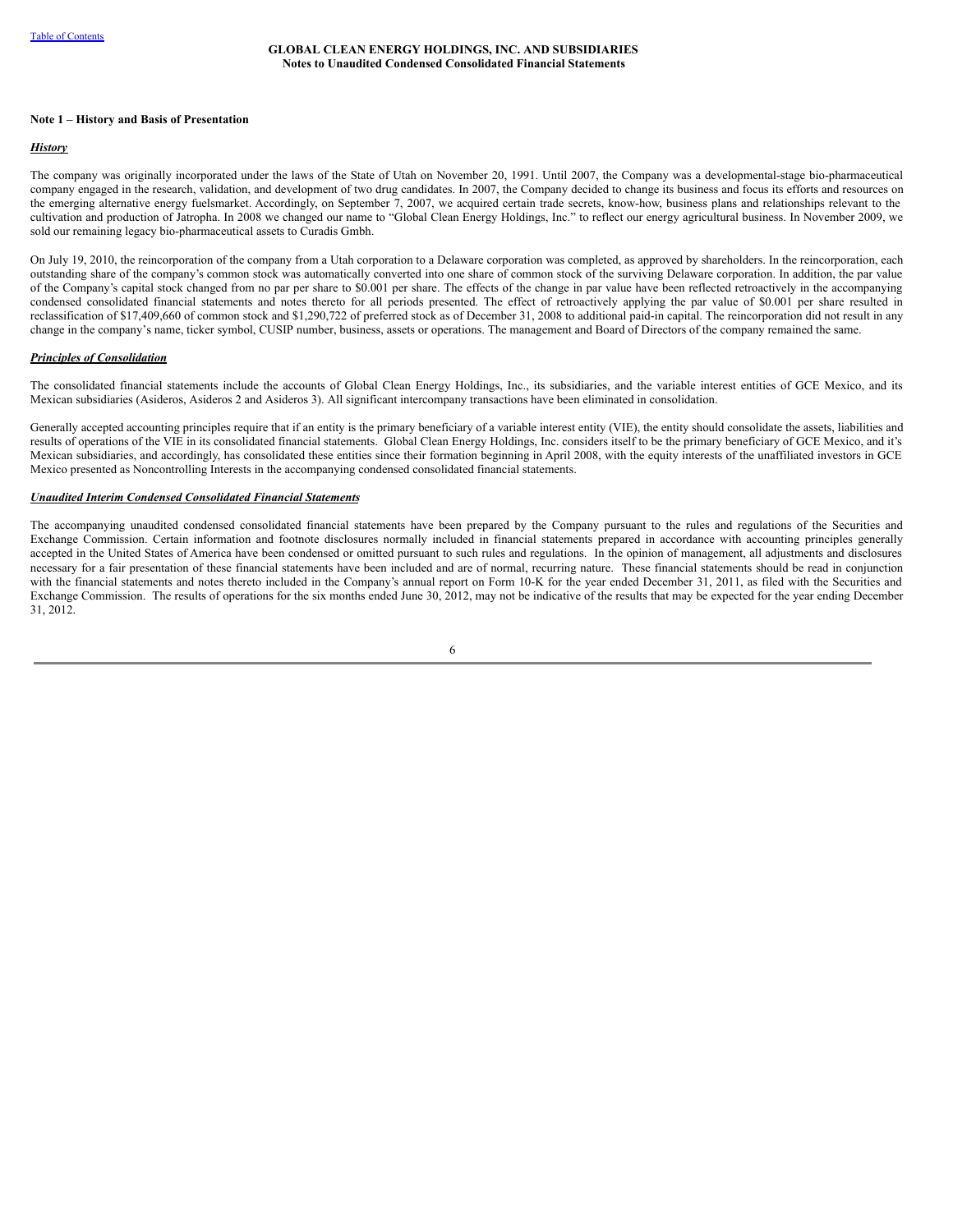## *Accounting for Agricultural Operations*

All costs incurred until the actual planting of the Jatropha Curcas plant are capitalized as plantation development costs, and are included in "Property and Equipment" on the balance sheet. Plantation development costs are being accumulated in the balance sheet during the development period and will be accounted for in accordance with accounting standards for Agricultural Producers and Agricultural Cooperatives. The direct costs associated with each farm and the production of the Jatropha revenue streams have been deferred and accumulated as a noncurrent asset, "Deferred Growing Costs", on the balance sheet. Other general costs without expected future benefits are expensed when incurred.

#### *Profit/Loss per Common Share*

Profit/Loss per share amounts are computed by dividing profit or loss applicable to the common shareholders of the Company by the weighted-average number of common shares outstanding during each period. Diluted profit or loss per share amounts are computed assuming the issuance of common stock for potentially dilutive common stock equivalents.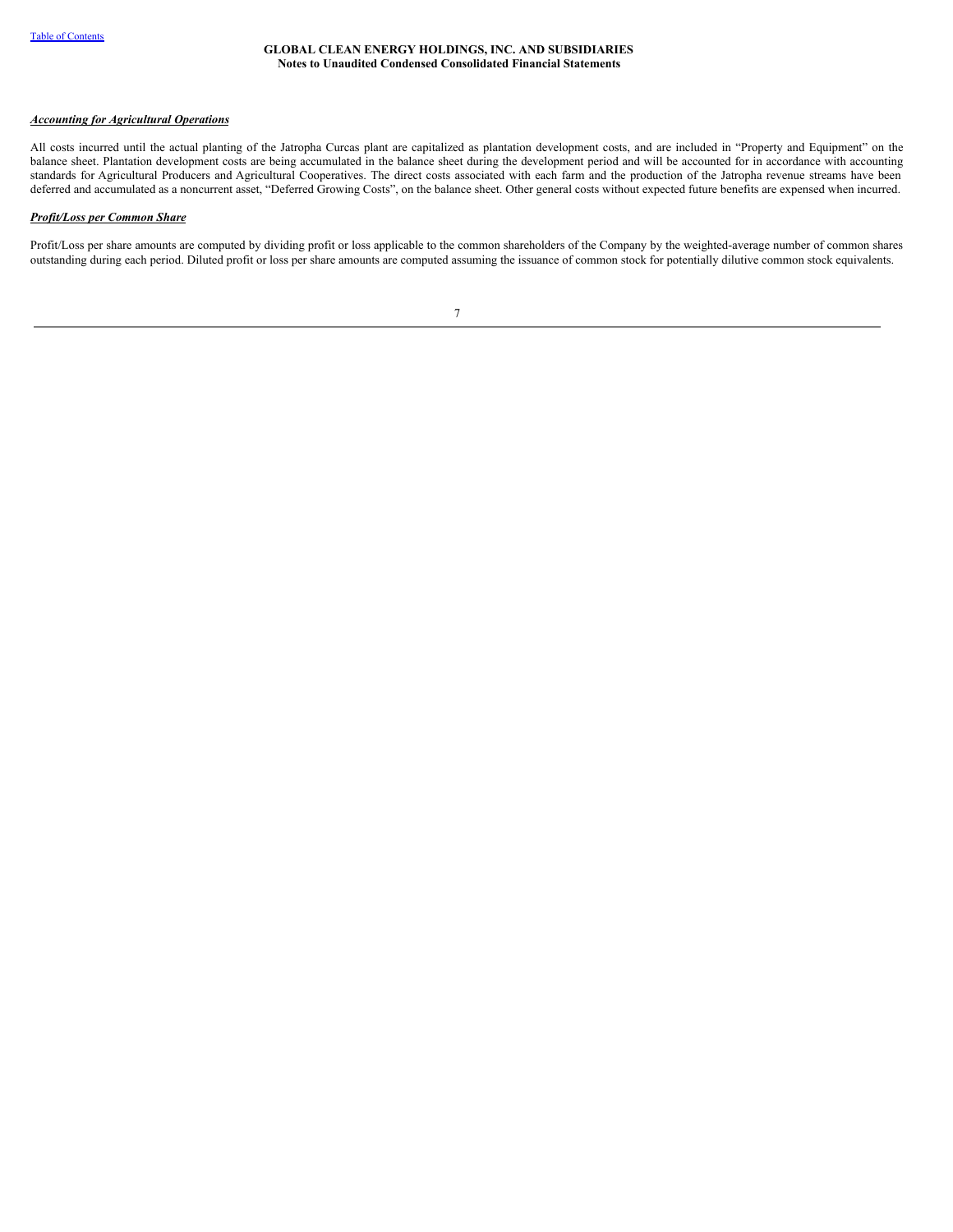All outstanding stock options, warrants, convertible notes, and convertible preferred stock are currently antidilutive and have been excluded from the calculations of diluted profit or loss per share at June 30, 2012 and 2011, as follows:

|                                               | June 30.    |               |
|-----------------------------------------------|-------------|---------------|
|                                               | 2012        | 2011          |
|                                               |             |               |
| Convertible notes                             | 18,900,000  | 19,028,671    |
| Convertible preferred stock - Series B        | 11,818,181  | 11,818,181    |
| Warrants                                      | 24,585,662  | 26,475,662    |
| Compensation-based stock options and warrants | 74,481,483  | 68,831,483    |
|                                               | 106,261,658 | 126, 153, 997 |

#### *Revenue Recognition*

Revenue is recognized when all of the following criteria are met: persuasive evidence of an arrangement exists; delivery has occurred or services have been rendered; the seller's price to the buyer is fixed or determinable; collectability is reasonably assured; and title and the risks and rewards of ownership have transferred to the buyer. Value added taxes collected on revenue transactions are excluded from revenue and are included in accounts payable until remittance to the taxation authority.

Jatropha oil revenue - The Company's primary source of revenue will be crude Jatropha oil. Revenue will be recognized net of sales or value added taxes and upon transfer of significant risks and rewards of ownership to the buyer. Revenue is not recognized when there are significant uncertainties regarding recovery of the consideration due, associated costs or the possible return of goods.

Advisory services revenue - The Company provides development and management services to other companies regarding their bio-fuels and/or feedstock-Jatropha development operations, on a fee for services basis. The advisory services revenue is recognized upon completion of the work in accordance with the separate contract.

Agricultural subsidies revenue - the Company receives agricultural subsidies from the Mexican government. Due to the uncertainty of these payments, the revenue is recognized when the payments are received.

## *New Accounting Guidelines*

In June 2011, the FASB issued authoritative guidance requiring entities to report components of other comprehensive income in either a single continuous statement or in two separate, but consecutive statements of net income and other comprehensive income. The company has included a condensed consolidated statement of comprehensive income for the three and six months ended June 30, 2012 and 2011.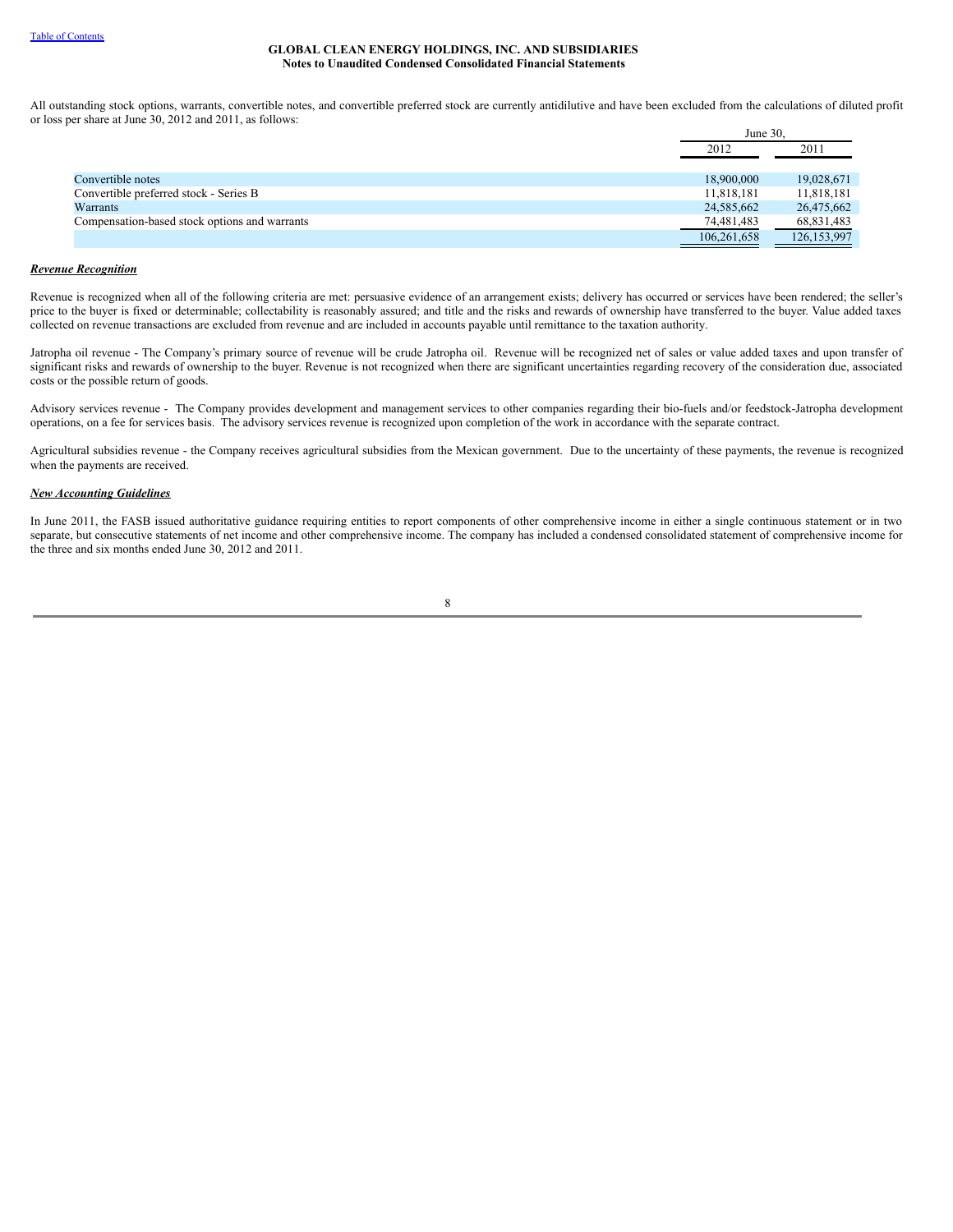#### **Note 2 – Going Concern Considerations**

The accompanying unaudited condensed consolidated financial statements have been prepared assuming that the Company will continue as a going concern. As shown in the accompanying consolidated financial statements, the Company incurred losses from continuing operations of \$823,240 and of \$1,105,593 for the six-months ended June 30, 2012 and June 30, 2011 respectively, and has an accumulated deficit applicable to its common shareholders of \$26,706,213 at June 30, 2012. The Company also used cash in operating activities of \$1,860,384 and \$1,762,783 during the six-month periods ended June 30, 2012 and June 30, 2011, respectively. At June 30, 2012, the Company has negative working capital of \$933,000 and a stockholders' deficit attributable to its stockholders of \$1,874,014. These factors raise substantial doubt about the Company's ability to continue as a going concern.

The Company commenced its new business related to the cultivation and production of oil from the seed of the Jatropha plant in September 2007. Management plans to meet its cash needs through various means including securing financing, entering into joint ventures, and developing the current business model. In order to fund its new operations, the Company has received \$17,198,358 in capital contributions from the preferred membership interest in GCE Mexico I, LLC, and has issued mortgages in the total amount of \$5,110,189 for the acquisition of land. The Company is developing the new business operation to participate in the rapidly growing bio-diesel industry. The Company continues to expect to be successful in this new venture, but there is no assurance that its business plan will be economically viable. The ability of the Company to continue as a going concern is dependent on that plan's success. The financial statements do not include any adjustments that might be necessary if the Company is unable to continue as a going concern.

#### **Note 3 – Jatropha Business Venture**

The Company entered into the bio-fuels business in 2007 by acquiring certain trade secrets, know-how, business plans, term sheets, business relationships, and other information relating to the cultivation and production of seed oil from the Jatropha plant for the production of bio-diesel, and by entering into certain employment agreements and property management agreements. Subsequent to entering into these transactions, the Company identified certain real property in Mexico it believed to be suitable for cultivating the Jatropha plant. During 2008, GCE Mexico acquired the land in Mexico for the cultivation of the Jatropha plant. In July 2009, the Company acquired TAL, which had developed a farm in Belize for cultivation of the Jatropha plant and provided technical advisory services for the propagation of the Jatropha plant. In March 2010, the Company formed Asideros 2, a Mexican corporation, which has acquired additional land in Mexico adjacent to the land acquired by Asideros. All of these transactions are described in further detail in Note 1 above and in the remainder of the notes.

#### **Share Exchange Agreement**

The Company entered into a share exchange agreement (the Global Agreement) pursuant to which the Company acquired all of the outstanding ownership interests in Global Clean Energy Holdings, LLC, a Delaware limited liability company (Global), on September 7, 2007 from Mobius Risk Group, LLC (Mobius) and from Richard Palmer (Mr. Palmer). Mr. Palmer owned a 13.33% equity interest in Mobius and became the Company's new President and Chief Operating Officer in September 2007 and its Chief Executive Officer in December 2007.

#### **Mobius Consulting Agreement**

Concurrent with the execution of the Global Agreement, the Company entered into a consulting agreement with Mobius pursuant to which Mobius agreed to provide consulting services to the Company in connection with the Company's new Jatropha biofuel feedstock business. The Company engaged Mobius as a consultant to obtain Mobius' experience and expertise in the feedstock/bio-diesel market to assist the Company and Mr. Palmer in developing this new line of operations for the Company. Mobius agreed to provide the following services to the Company: (i) manage and supervise a contemplated research and development program contracted by the Company and conducted by the University of Texas Pan American regarding the location, characterization, and optimal economic propagation of the Jatropha plant; and (ii) assist with the management and supervision of the planning, construction, and start-up of plant nurseries and seed production plantations in Mexico, the Caribbean or Central America.

 $\overline{Q}$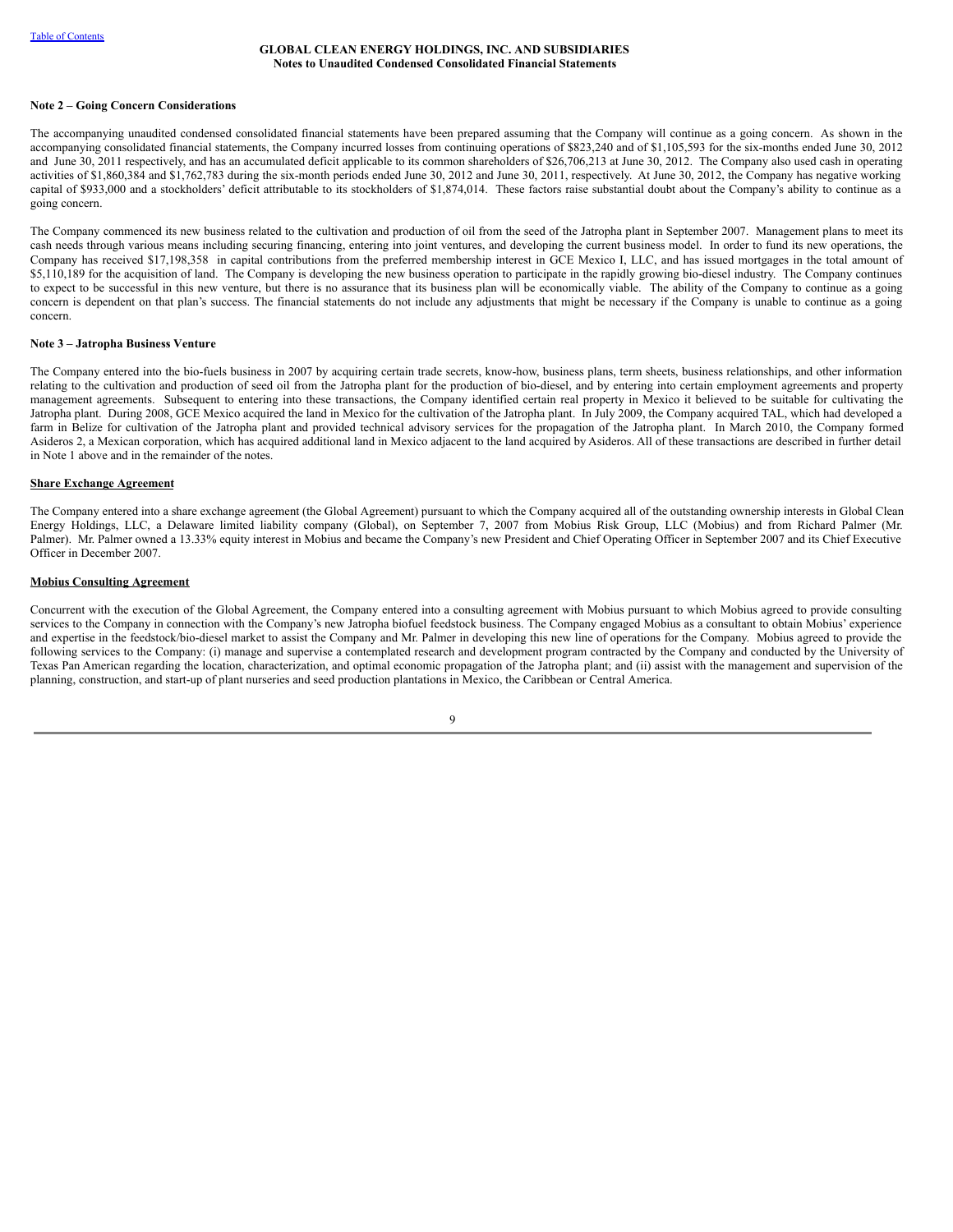The original term of the agreement was twelve months. Under the agreement, Mobius was required to supervise the hiring of certain staff to serve in management and operations roles of the Company, or to hire such persons to provide similar services to the company as independent contractors. Mobius' compensation for the services provided under the agreement was a monthly retainer of \$45,000. The Company also reimbursed Mobius for reasonable business expenses incurred in connection with the services provided. The Company terminated the agreement in July 2008, with the termination to become effective August 2008. The Company had recorded liabilities to Mobius of \$322,897 for accrued, but unpaid, compensation and costs as of June 30, 2012 and December 31, 2011. However, the Company disputes these charges, and the additional amounts that Mobius claims that it is owed, and is currently in litigation with Mobius to resolve this liability.

## **LODEMO Agreement**

On October 15, 2007, the Company entered into a service agreement with Corporativo LODEMO S.A DE CV, a Mexican corporation (the LODEMO Group), to provide services related to the establishment, development, and day-to-day operations of the Company's Jatropha Business in Mexico. The Company had agreed to pay the LODEMO Group a fixed fee per year of \$60 per hectare of land planted and maintained with minimum payments based on 10,000 hectares of developed land, to follow a planned planting schedule. The Agreement had a 20-year term but could be terminated or modified earlier by the Company under certain circumstances. In June 2009, the scope of work previously performed by LODEMO was reduced and modified based upon certain labor functions being provided internally by the Company and by Asideros, the Company's Mexican subsidiary, on a go-forward basis. This agreement was cancelled in 2009. As of June 30, 2012 and as of December 31, 2011, the Company's financial statement reflect that it owes the LODEMO Group \$251,500 for accrued, but unpaid, compensation and cost. The Company disputes the total of these charges and is currently in discussions with LODEMO to resolve this liability.

## **GCE Mexico I, LLC and Subsidiaries**

GCE Mexico was organized primarily to facilitate the acquisition of the initial 5,000 acres of farm land (the Jatropha Farm) in the State of Yucatan in Mexico to be used primarily for the (i) cultivation of *Jatropha curcas*, (ii) the marketing and sale of the resulting fruit, seeds, or pre-processed crude Jatropha oil, whether as biodiesel, feedstock, biomass or otherwise, and (iii) the sale of carbon value, green fuel value, or renewable energy credit value (and other similar environmental attributes) derived from activities at the Jatropha Farm.

Under the LLC Agreement, the Company owns 50% of the issued and outstanding common membership units of GCE Mexico. The remaining 50% of the common membership units was issued to five of the Investors. The Company and the other owners of the common membership interest were not required to make capital contributions to GCE Mexico.

In addition, two of the Investors agreed to invest in GCE Mexico through the purchase of preferred membership units and through the funding of the purchase of land in Mexico. An aggregate of 1,000 preferred membership units were issued to these two Investors who each agreed to make capital contributions to GCE Mexico in installments and as required, fund the development and operations of the Jatropha Farm. The preferred members have made capital contributions of \$3,258,090 and \$3,239,742 during the sixmonth periods ended June 30, 2012 and 2011, respectively, and total contributions of \$17,198,358 have been received by GCE Mexico from these Investors since the execution of the LLC Agreement. The LLC Agreement calls for additional contributions from the Investors, as requested by management and as required by the operation in 2011 and the following years. These Investors are entitled to earn a preferential 12% per annum cumulative compounded return on the cumulative balance of their preferred membership interest. The preferential return increased \$947,501, and \$654,706 during the six-month periods ended June 30, 2012 and 2011, respectively, and totals \$3,855,179 since the execution of the LLC Agreement.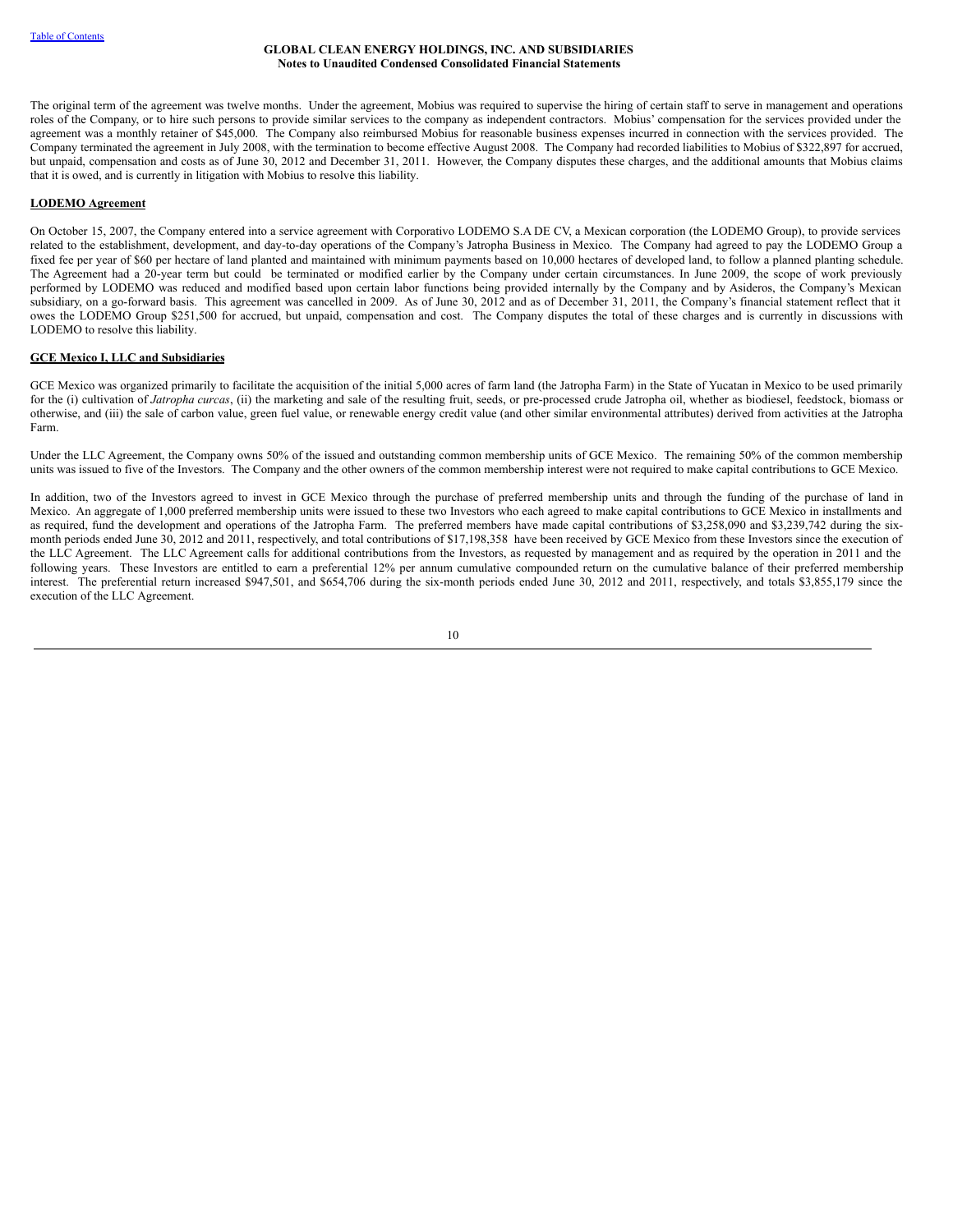Two investors holding the preferred membership units of GCE Mexico also directly funded the purchase by Asideros I of approximately 5,000 acres of land in the State of Yucatan in Mexico by the payment of \$2,051,282, The land was acquired in the name of Asideros I and Asideros I issued a mortgage in the amount of \$2,051,282 in favor of these two investors. These two investors also directly funded the purchase by Asideros 2 of approximately 4,500 acres, and a second parcel by Asideros 2 of approximately 600 acres on land adjacent to the land owned by Asideros I by the total payment of \$963,382. The land was acquired in the name of Asideros 2 and Asideros 2 issued mortgages in the amount of \$963,382 in favor of these two investors. These mortgages bear interest at the rate of 12% per annum, payable quarterly. The Board has directed that this interest shall continue to accrue until such time as the Board determines that there is sufficient cash flow to pay all accrued interest. The initial mortgage, including any unpaid interest, is due in April 2018. The second mortgage, including any unpaid interest, is due in February 2020.

In October 2011, these two investors also directly funded the purchase by Asideros 3 of approximately 5,600 acres for a total \$2,095,525. The land was acquired in the name of Asideros 3 and Asideros 3 issued mortgages in the amount of \$2,095,525 in favor of these two investors. These mortgages bear interest at the rate of 12% per annum, payable quarterly. The Board has directed that this interest shall continue to accrue until such time as the Board determines that there is sufficient cash flow to pay all accrued interest. The initial mortgage, including any unpaid interest, is due in October 2021.

The net income or loss of the Mexican subsidiaries is allocated to its shareholders based on their respective equity ownership, which is 99% to GCE Mexico and 1% directly to the Company. GCE Mexico has no operations separate from its investments in the Mexican subsidiaries. According to the LLC Agreement of GCE Mexico, the net loss of GCE Mexico is allocated to its members according to their respective investment balances. Accordingly, since the common membership interest did not make a capital contribution, all of the losses have been allocated to the preferred membership interest. The noncontrolling interest presented in the accompanying condensed consolidated balance sheets includes the carrying value of the preferred membership interests and of the common membership interests owned by the Investors, and excludes any common membership interest in GCE Mexico held by the Company.

## **Technology Alternatives, Limited**

On October 29, 2008, the Company entered into a stock purchase agreement with the shareholders of TAL, a company formed under the laws of Belize in Central America. Subsequently, the terms and conditions of the stock purchase agreement were modified prior to closing. The closing was primarily delayed to allow TAL to complete all required conditions for the closing. On July 2, 2009, all closing requirements were completed and the Company consummated the stock purchase agreement by issuing 8,952,757 shares of its common stock in exchange for 100% of the equity interests of TAL. TAL owns approximately 400 acres of land and has developed a Jatropha farm in stages over the last three years for the cultivation of the Jatropha plant. TAL developed a nursery capable of producing Jatropha seeds, seedlings and rooted cuttings. During 2009, TAL commenced selling seeds, principally to GCE Mexico.

In connection with the acquisition, certain payables to the former shareholders of TAL were renegotiated and converted into promissory notes in the aggregate principal amount of \$516,139 Belize Dollars (US \$268,036 based on exchange rates in effect at July 2, 2009). These notes payable to shareholders were interest free through September 30, 2009, and then bear interest at 8% per annum through the maturity date. The notes are secured by a mortgage on the land and related improvements. The notes, plus any related accrued interest, were due on July 15, 2011 and have been extended until August 15, 2012.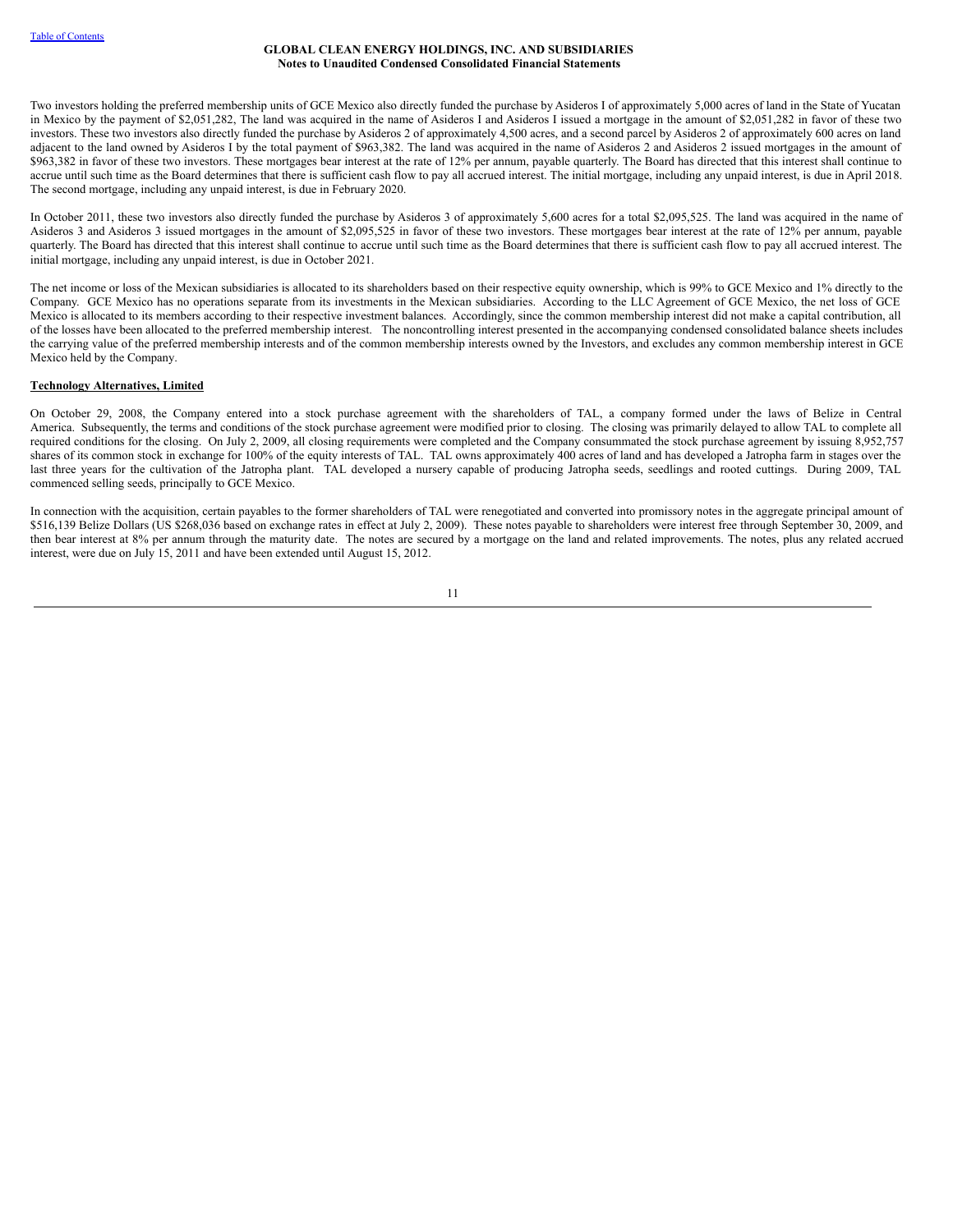During 2010, the Company ceased the TAL operations. The assets are reported as Investment Held for Sale.

## **Note 4 - Investment Held for Sale**

All of TAL's nursery capabilities have since been transferred to the Company's other operations in Tizimin, Mexico and the Company is in the process of selling the land. The net assets have been reclassified as Investment Held for Sale at June 30, 2012 and at December 31, 2011; the promissory notes are netted against the net assets. The Net Assets, as of June 30, 2012 were \$565,473 Belize Dollars (US \$297,133 based on exchange rates in effect at June 30, 2012).

#### **Note 5 – Property and Equipment**

Property and equipment are as follows:

|                               |              | <b>June 30,</b><br>2012 |    | December 31,<br>2011 |
|-------------------------------|--------------|-------------------------|----|----------------------|
| Land                          | $\mathbb{S}$ | 4,318,216               | S. | 4,217,604            |
| Plantation development costs  |              | 7,930,464               |    | 6,945,617            |
| Plantation equipment          |              | 1,437,419               |    | 1,199,503            |
| Office equipment              |              | 111,701                 |    | 110,031              |
|                               |              |                         |    |                      |
| Total cost                    |              | 13,797,800              |    | 12,472,755           |
| Less accumulated depreciation |              | (708, 984)              |    | (567, 573)           |
|                               |              |                         |    |                      |
| Property and equipment, net   |              | 13,088,816              | S. | 11,905,182           |

Commencing in June 2008, Asideros I purchased certain equipment for purposes of rapidly clearing the land, preparing the land for planting, and planting the Jatropha trees. The Company has capitalized farming equipment and costs related to the development of land for farm use in accordance with generally accepted accounting principles for accounting by agricultural producers and agricultural cooperatives. Plantation equipment is depreciated using the straight-line method over estimated useful lives of 5 to 15 years. Depreciation expense has been capitalized as part of plantation development costs through the date that the plantation becomes commercially productive. The initial plantations were deemed to be commercially productive on October 1, 2009, at which date the Company commenced the depreciation of plantation development costs over estimated useful lives of 10 to 35 years, depending on the nature of the development. Developments and other improvements with indefinite lives are capitalized and not depreciated. Other developments that have a limited life and intermediate-life plants that have growth and production cycles of more than one year are being depreciated over their useful lives once they are placed in service. The land, plantation development costs, and plantation equipment are located in Mexico and in Belize.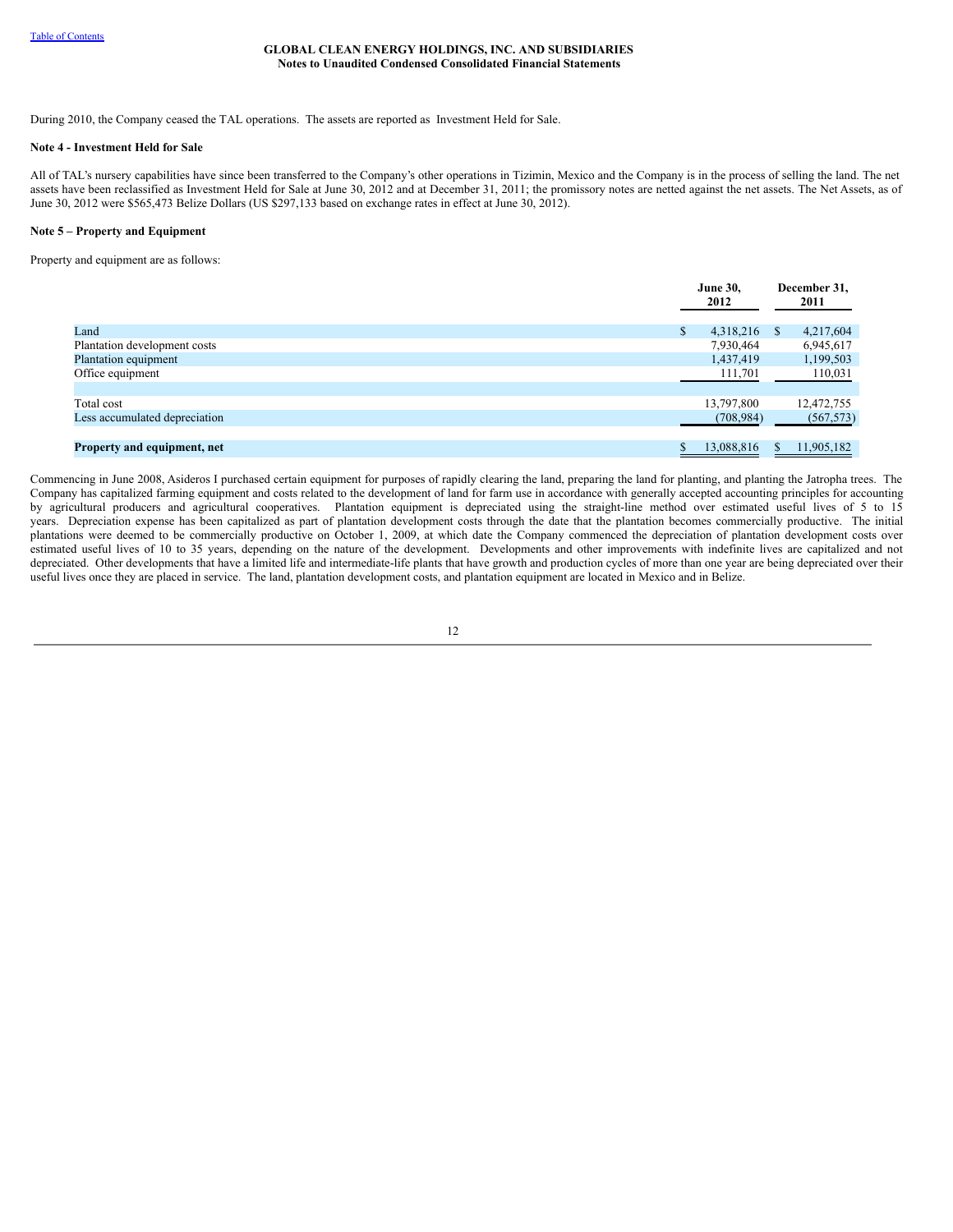## **Note 6 – Accrued Payroll and Payroll Taxes**

A significant portion of accrued payroll and payroll taxes relates to unpaid compensation for officers and directors that are no longer affiliated with the Company. Accrued payroll taxes will become due upon payment of the related accrued compensation.

Accrued payroll and payroll taxes are composed of the following:

|                                                      |               | <b>June 30.</b><br>2012 | December 31,<br>2011 |
|------------------------------------------------------|---------------|-------------------------|----------------------|
| Accrued payroll, vacation, and related payroll taxes |               |                         |                      |
| for current officers                                 | <sup>\$</sup> | 925,088                 | 965,946              |
| Other former officers and directors                  |               | 77.750                  | 77.750               |
| Accrued payroll taxes on accrued compensation to     |               |                         |                      |
| former officers and directors                        |               | 3,067                   | 3,067                |
|                                                      |               |                         |                      |
| Accrued payroll and payroll taxes                    |               | 1,005,905               | 1,046,763            |

#### **Note 7 – Debt**

#### **Notes Payable to Shareholders**

The Company has notes payable to certain shareholders in the aggregate amount of \$26,000 at June 30, 2012 and December 31, 2011. The notes originated between 1997 and 1999, bear interest at 12%, are unsecured, and are currently in default. Accrued interest on the notes totaled \$55,725 and \$46,415 at June 30, 2012 and December 31, 2011, respectively.

As more fully disclosed in Note 4 the Company has promissory notes to the former shareholders of TAL in the amount of \$526,462 Belize dollars, (US \$276,634 based on exchange rates in effect at June 30, 2012), including capitalized interest of \$10,322 Belize Dollars. These notes payable to shareholders were interest free through September 30, 2009, and then bear interest at 8% per annum through the maturity date. The notes are secured by a mortgage on the land and related improvements. The notes, plus any related accrued interest, were due on July 15, 2011 and have been extended until August 15, 2012.

#### **Mortgage Notes Payable**

Two investors holding the preferred membership units of GCE Mexico also directly funded the purchase by Asideros I of approximately 5,000 acres of land in the State of Yucatan in Mexico by the payment of \$2,051,282, The land was acquired in the name of Asideros I and Asideros I issued a mortgage in the amount of \$2,051,282 in favor of these two investors. These two investors also directly funded the purchase by Asideros 2 of approximately 4,500 acres, and a second parcel by Asideros 2 of approximately 600 acres of land adjacent to the land owned by Asideros I by the total payment of \$963,382. The land was acquired in the name of Asideros 2 and Asideros 2 issued mortgages in the amount of \$963,382 in favor of these two investors. These mortgages bear interest at the rate of 12% per annum, payable quarterly. The Board has directed that this interest shall continue to accrue until such time as the Board determines that there is sufficient cash flow to pay all accrued interest. The initial mortgage, including any unpaid interest, is due in April 2018. The second mortgage, including any unpaid interest, is due in February 2020.

In October 2011, these two investors also directly funded the purchase by Asideros 3 of approximately 5,600 acres for a total \$2,095,525. The land was acquired in the name of Asideros 3 and Asideros 3 issued mortgages in the amount of \$2,095,525 in favor of these two investors. These mortgages bear interest at the rate of 12% per annum, payable quarterly. The Board has directed that this interest shall continue to accrue until such time as the Board determines that there is sufficient cash flow to pay all accrued interest. The initial mortgage, including any unpaid interest, is due in October 2021.

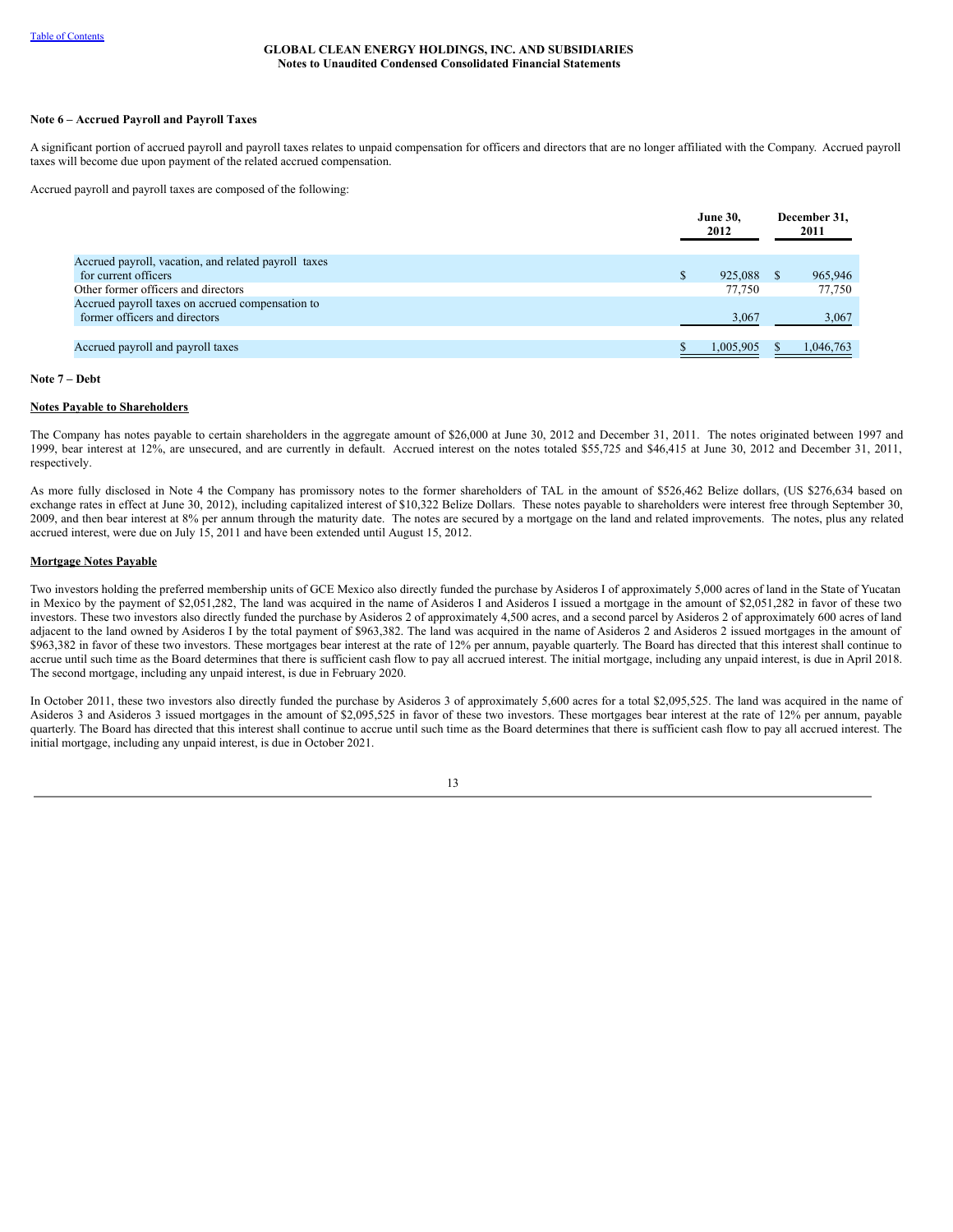#### **Settlement of Liabilities**

The Company has settled certain liabilities previously carried on the consolidated balance sheet, which settlements resulted in significant gains. The total gain on settlement of liabilities for the six months ended June 30, 2012 was \$514,473. This gain was primarily from the settlement or expiration of historic liabilities primarily incurred by prior management in connection with the discontinued pharmaceutical operations that had been on the Company's records for several years. In addition, the Company determined that certain liabilities had been extinguished with the passage of time for collection under the laws.

#### **Common Stock**

On April 25, 2011 an accredited investor in the Company exercised a Warrant for 945,000 shares at \$.03 per share for net cash proceeds paid to the Company of \$28,350. The proceeds from this sale were used for general corporate purposes.

On May 31, 2011 an accredited investor in the Company exercised a Warrant for 945,000 shares at \$.03 per share for net cash proceeds paid to the Company of \$28,350. The proceeds from this sale were used for general corporate purposes.

In April 2012, the Company issued shares to an accredited investor for cash proceeds paid to the Company of \$250,000. The proceeds from this sale were used for general corporate purposes.

## **Note 8 – Stock Options and Warrants**

#### *Stock Options and Compensation-Based Warrants*

The Company has three incentive stock option plans wherein 44,000,000 shares of the Company's common stock are reserved for issuance there under.

On July 19, 2010, the stockholders approved the 2010 Stock Incentive Plan. The granting of options and other stock awards is an important incentive tool for the Company's employees, officers and directors. The 2010 Plan provides a means by which employees, directors and consultants of the Company may be given an opportunity to benefit from increases in the value of our common stock, and to attract and retain the services of such persons. All of our employees, directors and consultants are eligible to participate in the 2010 Plan. The total number of shares of common stock which may be offered, or issued as restricted stock or on the exercise of options or Stock Appreciation Rights (SARs) under the Plan shall not exceed twenty million (20,000,000) shares of common stock. The shares subject to an option or SAR granted under the Plan that expire, terminate or are cancelled unexercised shall become available again for grants under this Plan. If shares of restricted stock awarded under the Plan are forfeited to the Company or repurchased by the Company, the number of shares forfeited or repurchased shall again be available under the Plan. Where the exercise price of an option is paid by means of the optionee's surrender of previously owned shares of common stock or the Company's withholding of shares otherwise issuable upon exercise of the option as may be permitted herein, only the net number of shares issued and which remain outstanding in connection with such exercise shall be deemed "issued" and no longer available for issuance under this Plan. No eligible person shall be granted options or other awards during any twelve-month period covering more than Five Hundred Thousand (500,000) shares of common stock.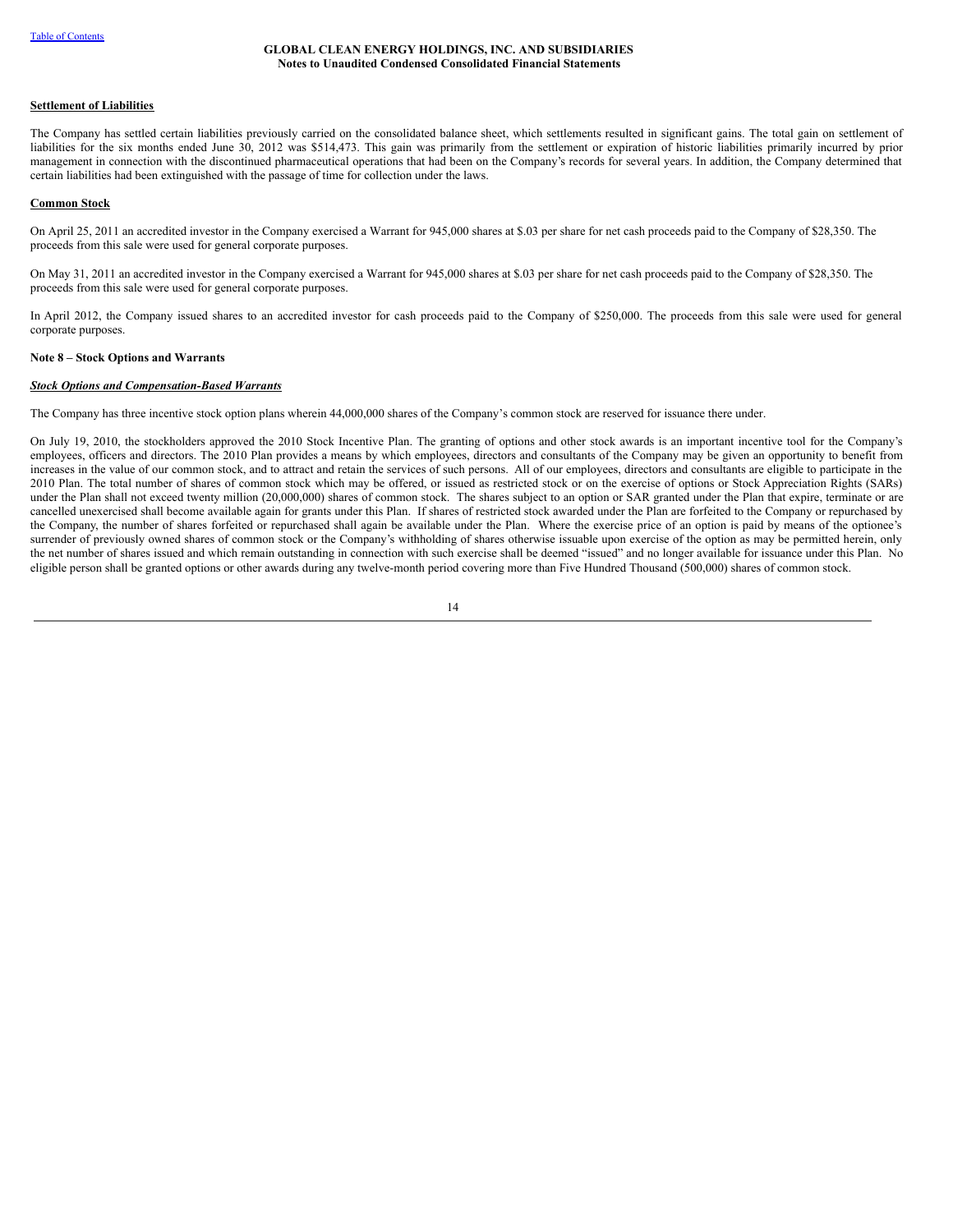No income tax benefit has been recognized for share-based compensation arrangements. The Company has recognized plantation development costs totaling \$124,565 related to a liability that was satisfied by the issuance of warrants in 2008. Otherwise, no share-based compensation cost has been capitalized in the condensed consolidated balance sheet.

A summary of the status of options and compensation-based warrants at June 30, 2012, and changes during the six months then ended is presented in the followingtable:

|                                  | <b>Shares</b><br>Under<br>Option | Weighted<br>Average<br><b>Exercise</b><br>Price | Weighted<br>Average<br>Remaining<br>Contractual<br>Life | Aggregate<br>Intrinsic<br>Value |
|----------------------------------|----------------------------------|-------------------------------------------------|---------------------------------------------------------|---------------------------------|
| Outstanding at December 31, 2011 | 74,731,483                       | 0.03                                            | 4.7 years $\$$                                          | 192,033                         |
| Granted                          | $\overline{\phantom{0}}$         | $\overline{\phantom{a}}$                        |                                                         |                                 |
| Exercised                        | $\overline{\phantom{a}}$         | $\overline{\phantom{a}}$                        |                                                         |                                 |
| Expired                          | (250,000)                        | 0.10                                            |                                                         |                                 |
|                                  |                                  |                                                 |                                                         |                                 |
| Outstanding at June 30, 2012     | 74,481,483                       | 0.03                                            | 4.2 years $\$$                                          | 206,882                         |
|                                  |                                  |                                                 |                                                         |                                 |
| Exercisable at June 30, 2012     | 53,731,483<br>S                  | 0.03                                            | 2.8 years $\,$ s                                        | 174,807                         |

At June 30, 2012, options to acquire 80,000 shares of common stock have no stated contractual life. The fair value of other stock option grants and compensation-based warrants is estimated on the date of grant or issuance using the Black-Scholes option pricing model. No options or warrants were issued in the six-month period ended June 30, 2012 and 1,350,000 of options were issued the six months ended June 30, 2011. The expected life of stock options represents the period of time that the stock options granted are expected to be outstanding prior to exercise. The expected volatility is based on the historical price volatility of the Company's common stock. The risk-free interest rate represents the U.S. Treasury constant maturities rate for the expected life of the related stock options. The dividend yield represents anticipated cash dividends to be paid over the expected life of the stock options. The intrinsic values are based on a June 30, 2012 closing price of \$0.022 per share.

Share-based compensation from all sources recorded during the six months ended June 30, 2012 and 2011 was \$53,850 and \$78,855, respectively, and is reported as general and administrative expense in the accompanying condensed consolidated statements of operations. As of June 30, 2012, there is approximately \$173,533 of unrecognized compensation cost related to stock-based payments that will be recognized over a weighted average period of approximately .84 year.

## *Stock Warrants*

A summary of the status of the warrants outstanding at June 30, 2012, and changes during the six months then ended is presented in the following table: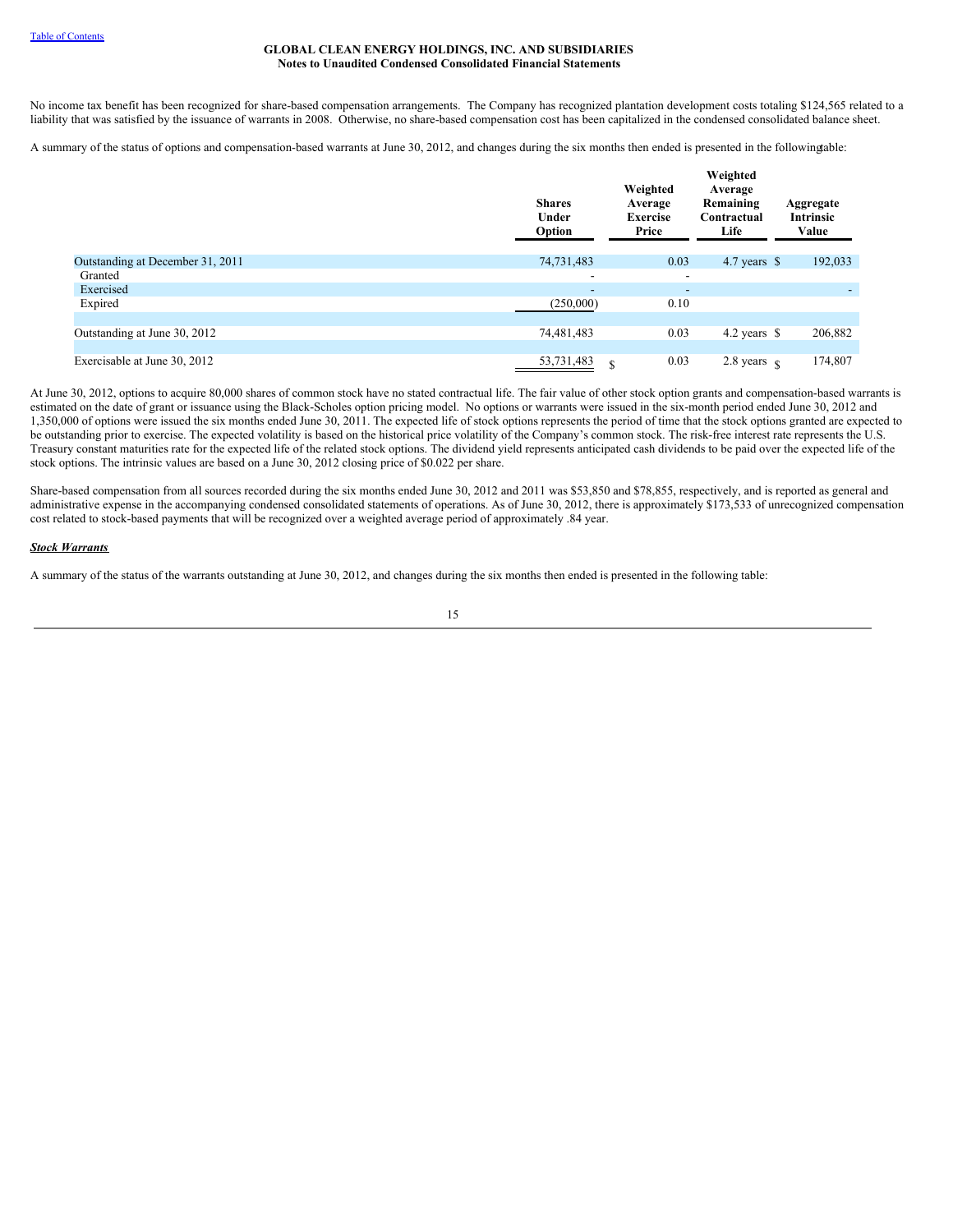|                                  | <b>Shares</b><br>Under<br>Warrant | Weighted<br>Average<br><b>Exercise</b><br>Price | Weighted<br>Weighted<br>Average<br>Remaining<br>Contractual<br>life |      | Aggregate<br><b>Intrinsic</b><br>Value |
|----------------------------------|-----------------------------------|-------------------------------------------------|---------------------------------------------------------------------|------|----------------------------------------|
| Outstanding at December 31, 2011 | 24,585,662                        | 0.01                                            | $1.75$ years                                                        | - \$ | 457,550                                |
|                                  |                                   |                                                 |                                                                     |      |                                        |
| <b>Issued</b>                    | $\overline{\phantom{a}}$          | $\overline{\phantom{a}}$                        |                                                                     |      |                                        |
| Exercised                        | $\overline{\phantom{a}}$          | $\overline{\phantom{a}}$                        |                                                                     | S    |                                        |
| Expired                          | $\overline{\phantom{0}}$          | $\overline{\phantom{a}}$                        |                                                                     |      |                                        |
|                                  |                                   |                                                 |                                                                     |      |                                        |
| Outstanding at June 30, 2012     | 24,585,662                        | 0.01                                            | 1.25 years                                                          | S    | 314,184                                |

## **Note 9 - Discontinued Operations**

Pursuant to accounting rules for discontinued operations, the Company has classified all gain, revenue and expense related to the operations, assets, and liabilities of its biopharmaceutical business as discontinued operations. For the six-month period ended June 30, 2012 and year ended December 31, 2011, Income from Discontinued Operations consists of the foreign currency transaction gains or losses related to current liabilities associated with the discontinued operations that are denominated in Euros.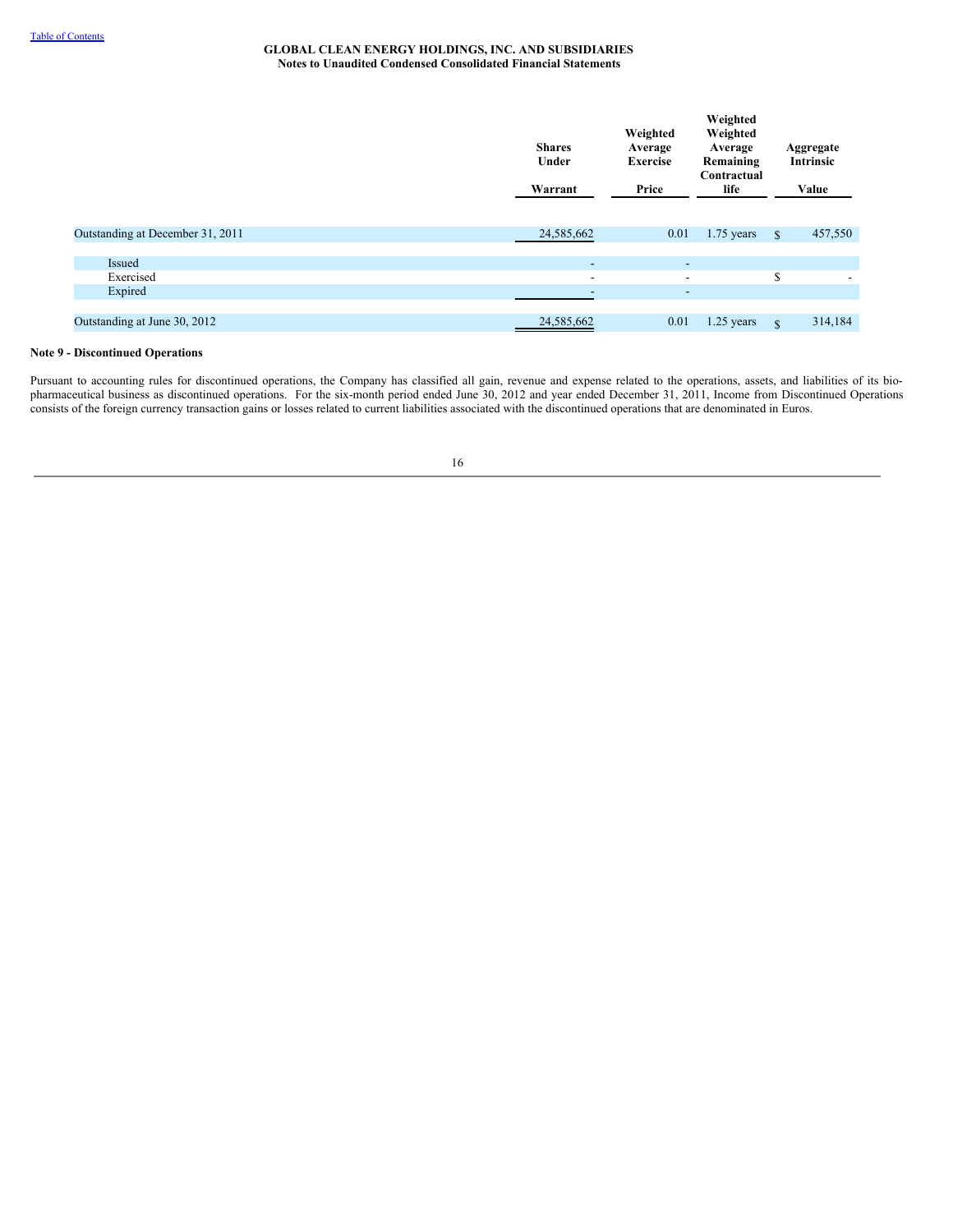#### <span id="page-19-0"></span>ITEM 2. MANAGEMENTS' DISCUSSION AND ANALYSIS OF FINANCIAL CONDITION AND RESULTS OF OPERATIONS.

This Report, including any documents which may be incorporated by reference into this Report, contains "Forward-Looking Statements" within the meaning of Section 27A of the Securities Act of 1933, as amended, and Section 21E of the Securities Exchange Act of 1934, as amended. All statements other than statements of historical fact are "Forward-Looking Statements" for purposes of these provisions, including our plans to cultivate, produce and market non-food based feedstock for applications in the bio-fuels market, any projections of the date and amount of our Jatropha harvests, forecasts regarding our revenues or other financial items, any statements of the plans and objectives of management for future operations, any statements concerning proposed new products or services, any statements regarding future economic conditions or performance, and any statements of assumptions underlying any of the foregoing. All Forward-Looking Statements included in this document are made as of the date hereof and are based on information available to us as of such date. We assume no obligation to update any Forward-Looking Statement. In some cases, Forward-Looking Statements can be identified by the use of terminology such as "may," "will," "expects," "plans," "anticipates," "intends," "believes," "estimates," "potential," or "continue," or the negative thereof or other comparable terminology. Although we believe that the expectations reflected in the Forward-Looking Statements contained herein are reasonable, there can be no assurance that such expectations or any of the Forward-Looking Statements will prove to be correct, and actual results could differ materially from those projected or assumed in the Forward-Looking Statements. Future financial condition and results of operations, as well as any Forward-Looking Statements are subject to inherent risks and uncertainties, including any other factors referred to in our press releases and reports filed with the Securities and Exchange Commission. All subsequent Forward-Looking Statements attributable to the company or persons acting on its behalf are expressly qualified in their entirety by these cautionary statements. Additional factors that may have a direct bearing on our operating results are described under "Risk Factors" and elsewhere in this report.

## **Introductory Comment**

Throughout this Quarterly Report on Form 10-Q, the terms "GCEH," "we," "us," "our," and "our company" refer to Global Clean Energy Holdings, Inc., a Delaware corporation (which used to be a Utah corporation until July 19, 2011), formerly known as Medical Discoveries, Inc., and, unless the context indicates otherwise, also includes all of this company's U.S. and foreign wholly-owned subsidiaries through which this company conducts certain of its operations. To the extent applicable, depending on the context of the disclosure, the terms "we," "us," "our," and "our company" may also include GCE Mexico I, LLC, a Delaware limited liability company that we manage, and in which we own 50% of the common membership interests.

Global Clean Energy Holdings, Inc. is not related to, or affiliated in any manner with "Global Clean Energy, Inc.", an unaffiliated public company. Readers are cautioned to confirm the entity that they are evaluating or in which they are making an investment before completing any such investment.

#### **Overview**

Global Clean Energy Holdings, Inc. ("GCEH") is a California-based energy agri-business focused on the development of non-food based bio-fuel feedstock. GCEH is focusing on the commercialization of oil and biomass derived from the seeds of *Jatropha curcas* ("Jatropha") - a native non-edible plant indigenous to many tropical and subtropical regions of the world, including Mexico, the Caribbean and Central America. Jatropha oil is high-quality plant oil used as a direct replacement for fossil fuels or as feedstock for the production of high quality first and second generation biofuels like bio-diesel, renewable diesel or bio-jet, which are direct replacements for diesel fuel and jet fuel.

Our business plan and current principal business activities include the planting, cultivation, harvesting and processing of Jatropha to generate plant based oils and biomass for use as replacements for fossil fuels. Our strategy is to leverage our agricultural operations management experience and specifically our Jatropha based bio-fuels knowledge, experience and capabilities through the following means:

· Own and operate Jatropha farms for our own account.

· Own, operate and manage Jatropha farms through joint ownership agreements. We currently operate two farms located in Mexico under joint ownership arrangements: the first farm comprises 5,149 acres; the second farm, consisting of 3,700 acres. The first farm is fully planted. We completed planting the second farm by the end of March 2012. In 2011, through our joint venture, we have also acquired approximately 5,600 acres that is located in Mexico near our other two farms. Depending on our development activities related to our first two jointly-owned farms, we intend to commence developing this land into a third Jatropha farm later in 2012.

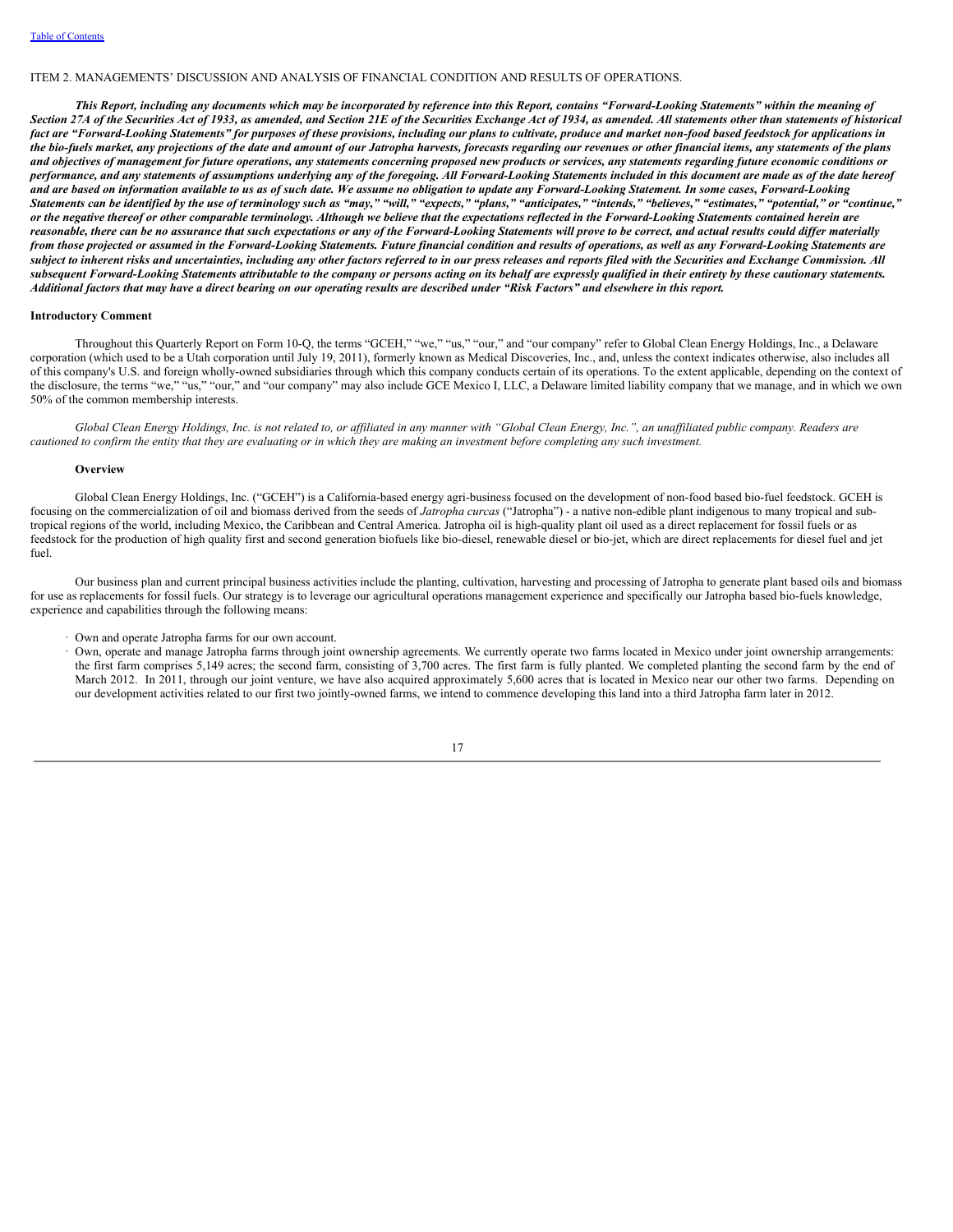- · Provide Jatropha farm development and management services to third party owners of Jatropha farms. We currently provide such development and advisory services with respect to a Jatropha farm located in the Caribbean, Mexico, Central America and Africa, and we plan to expand this initiative.
- · Provide turnkey franchise operations for individuals and/or companies that wish to establish Jatropha farms in suitable geographical areas.

#### **Organizational History/Current Operations**

This company was originally incorporated under the laws of the State of Utah on November 20, 1991. In 2007, we entered the bio-fuels business. On July 19, 2010, we changed our state of incorporation to the State of Delaware.

Our bio-fuels operations in Latin America are managed through our wholly owned subsidiary in Mexico, Globales Energia Renovables. Our principal farming operations are conducted on two farms, consisting of an aggregate of 8,849 acres located near the town of Tizimin in the State of Yucatan, Mexico. The following is a summary of certain factors relevant to an understanding of the operations of the Tizimin farms:

- 1. The Jatropha plants in a portion of the first 5,149 acre farm in Mexico have now matured sufficiently to produce seeds. The trees that were initially planted after we commenced operations in Mexico in October 2009 are now starting to mature. As a result, we anticipate that harvests of Jatropha seeds will commence in 2012 and increase thereafter.
- 2. Our Mexican operations are eligible for agricultural and other subsidies provided to certain farming operations by the federal government of Mexico. To date we have received a total of \$1,388,000 in governmental subsidy payments, with additional amounts expected to be received later in 2012. These subsidies are spent in Mexico and help defray some of the initial start-up costs that we have incurred in establishing these farms.
- 3. We continue to operate two nurseries for new Jatropha trees in the Tizimin Mexico area, which provide seedlings for our new farm and any additional farms that we acquire or develop in the future. We can also sell seedlings from these nurseries to other Jatropha farmers or developers.
- 4. Fruit and seed handling, seed storage, oil extraction facilities, germplasm resources, and livestock (sheep) capabilities are all being expanded in anticipation of our growing Jatropha operations. We have recently leased land in Tizimin where we will expand our oil extraction capabilities to support our expected harvests in 2012 and beyond.
- 5. Our Mexican farms are being developed for the purpose of producing feedstock for bio-fuels from Jatropha seeds. However, our development and cultivation of these farms has also enabled us to generate ancillary revenues from these operations. For example, we have received revenue from the sale of biomass (waste wood removed from our farms as the land is prepared for Jatropha planting), sales of sheep that graze on our lands and control weeds, and the sale of the presscake from the Jatropha seeds which remains after oil extraction.
- 6. Total capital paid for land, expenses and operations, since inception, for the two operating farms in the Tizimin area (through June 30, 2012) is \$22,309,000.
- 7. In 2012 we entered into a services agreement to provide advisory services related to the development of a Jatropha farm in the Caribbean. In the quarter ended June 30, 2012, we recognized \$65,000 of farm advisory revenues from the services related to the Caribbean development. In connection with providing these services, we leased a small parcel of land in the Caribbean to develop a research farm to provide these Jatropha development and evaluation services, in anticipation of a larger development for this same customer. We have also provided advisory services for companies related to potential use of Jatropha farming and the use of the products in the United States, South America and Africa.

## **Critical Accounting Policies**

The preparation of financial statements in conformity with accounting principles generally accepted in the United States require management to make estimates and assumptions that affect the reported assets, liabilities, sales and expenses in the accompanying financial statements. Critical accounting policies are those that require the most subjective and complex judgments, often employing the use of estimates about the effect of matters that are inherently uncertain.

**Agricultural Producer***.* All costs incurred until the actual planting of Jatropha are capitalized as plantation development costs, and are included in "Property and Equipment" on the balance sheet. Plantation development costs are being accumulated in the balance sheet during the development period and will be accounted for in accordance with accounting standards for Agricultural Producers and Agricultural Cooperatives. The direct costs associated with each farm and the production of the Jatropha revenue streams have been deferred and accumulated as a noncurrent asset and are included in "Deferred Growing Costs" on the balance sheet. Other general costs without expected future benefits are expensed when incurred.

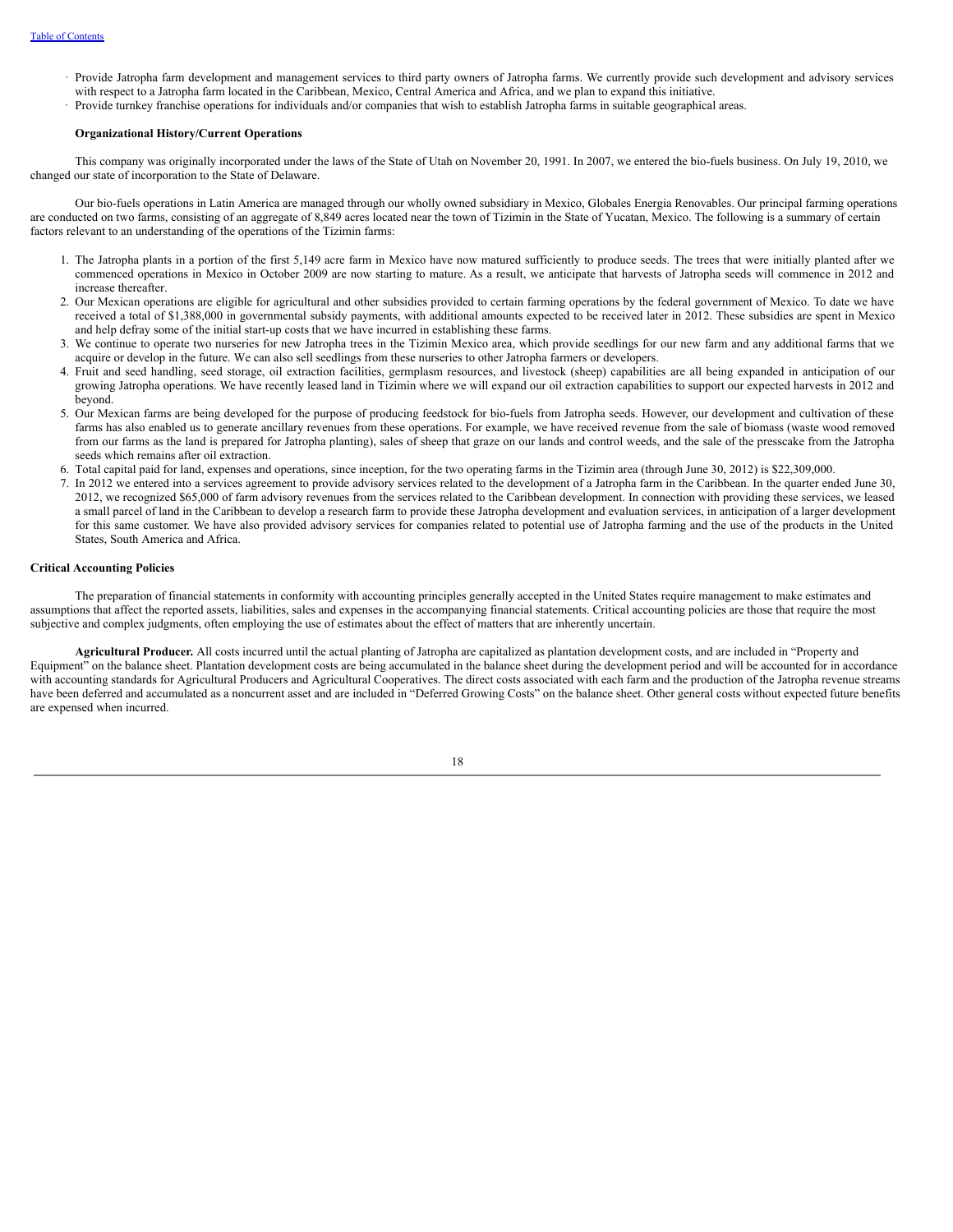Certain other critical accounting policies, including the assumptions and judgments underlying them, are disclosed in Note A to the Consolidated Financial Statements included in the Annual Report on Form 10-K for the fiscal year ended December 31, 2011.

## **Results of Operations**

*Revenues*. During the three- and six-month period ended June 30, 2012 we recognized revenue of \$55,501 and \$675,022, respectively, as compared with \$111,328 and \$371,552 for the same periods in 2011. The revenues that we generated in 2012 and 2011 represented (i) fees for Jatropha related advisory services we rendered to third parties, (ii) agricultural subsidies received from Mexican governmental agencies, and (iii) sales of Jatropha oil and Jatropha seeds and other products (waste wood, Jatropha seed husks, etc.). Revenues during the three-month period ended June 30, 2012 decreased by \$55,827 from the comparable 2011 fiscal quarter due to a decrease in advisory service revenues and, in particular, because we did not receive any subsidy income in the 2012 fiscal quarter. In the same fiscal quarter in 2011, we received \$172,000 in agricultural subsidies from the Mexican government. The increase in revenues for the six-month period ended June 30, 2012 compared with the same period in 2011 is primarily the result of the receipt of \$466,000 of government subsidies that we received in the first quarter of fiscal 2012, as well as an increase in our Jatropha farm advisory services to third parties and an increase in revenues generated from the sale of our Jatropha farm products. In the short term, our goal is to increase the amount of advisory and management services that we render to third parties in order to generate revenues to fund our corporate working capital needs. In the longer term, our goal is to generate substantial revenues from the Jatropha trees that we first planted three years ago, which trees are now maturing. We anticipate that sales of Jatropha seeds will become a material source of revenues for our Mexican operations.

*General and Administrative Expenses.* Our general and administrative expenses related to the three- and six-month periods ended June 30, 2012 were \$624,910 and \$1,252,377 compared to \$518,665 and \$1,089,194 for the same periods in 2011. General and administrative expense principally includes officer compensation; outside services, such as legal, accounting, and consulting expenses; share-based compensation, and other general expenses such as insurance, occupancy costs, and travel. The net increase in general and administrative expenses for both the three months and six months ended June 30, 2012, compared to the same periods in 2011 was principally the result of increased administrative staffing and other administrative costs related to, and as a result of the continuing expansion of operations of our Tizimin, Mexico, farms.

*Plantation Operating Costs*. For the three- and six-month periods ended June 30, 2012, we recorded Plantation Operating Costs from the operations of the farms of \$198,460 and \$351,244, as compared with \$18,140 and \$126,371 in the same period in 2011. This increase was due to increased farming activities at our second Mexico farm.

*Other Income/Expense*. Interest expense for the three- and six-month periods ended June 30, 2012, increased from \$215,327and \$408,127, respectively, to \$124,272 and \$264,068 for the comparable three- and six month periods ended June 30, 2011. As of June 30, 2012, we owned approximately 15,000 acres of land in Mexico that is subject to interest bearing mortgages. Because we purchased additional land in the fourth quarter of 2011, we did not pay interest on the additional mortgages during the first two quarters of 2011. Another principal component of Other Income/Expense for the six month period ended June 30, 2012 was the \$514,473 gain that we recognized from the settlement of liabilities. Gain on settlement of liabilities represents gains we realized by discharging historic liabilities (most of which were incurred while this company operated as a developmental-stage bio-pharmaceutical company) at less than the accrued amount of such liabilities. We did not extinguish any other historical debts during any of the other reported periods.

*Income (Loss) from Discontinued Operations.* During the three-month period ended June 30, 2012, we recognized a gain from discontinued operations of \$340, compared to a loss from discontinued operations of \$9,421 for the comparable period in 2011. For the six-month period ended June 30, 2012, we recognized a loss from discontinued operations of \$1,698, compared to a loss from discontinued operations of \$32,214 for the comparable period in 2011. The income or loss from discontinued operations for the periods ended June 30, 2012 and 2011 principally relates to foreign currency exchange rate gains or losses on liabilities associated with our former bio-pharmaceutical business, which are denominated in euros.

*Net loss attributable to the non-controlling interest*. Effective April 23, 2008, we entered into a limited liability company agreement to form GCE Mexico I, LLC, a Delaware limited liability company ("GCE Mexico"), with six investors (collectively, the "Investors"). GCE Mexico I acquired the two Mexican farms through two Mexico subsidiaries, referred to as Asideros 1 and Asideros 2. Under GCE Mexico I, LLC's operating agreement, the net loss allocated from Asideros 1 and Asideros 2 to GCE Mexico I, LLC is then further allocated to the members of GCE Mexico I, LLC according to the investment balances. We own 50% of the common membership interests in GCE Mexico I, LLC, but no preferred membership interests. Accordingly, since the common membership interest did not make a direct capital contribution, all of the losses allocated to GCE Mexico have been further allocated to the preferred membership interest. The net loss attributable to the non-controlling interest in the accompanying Consolidated Statement of Operations represents the allocation of the net loss of GCE Mexico I, LLC to the preferred membership interests.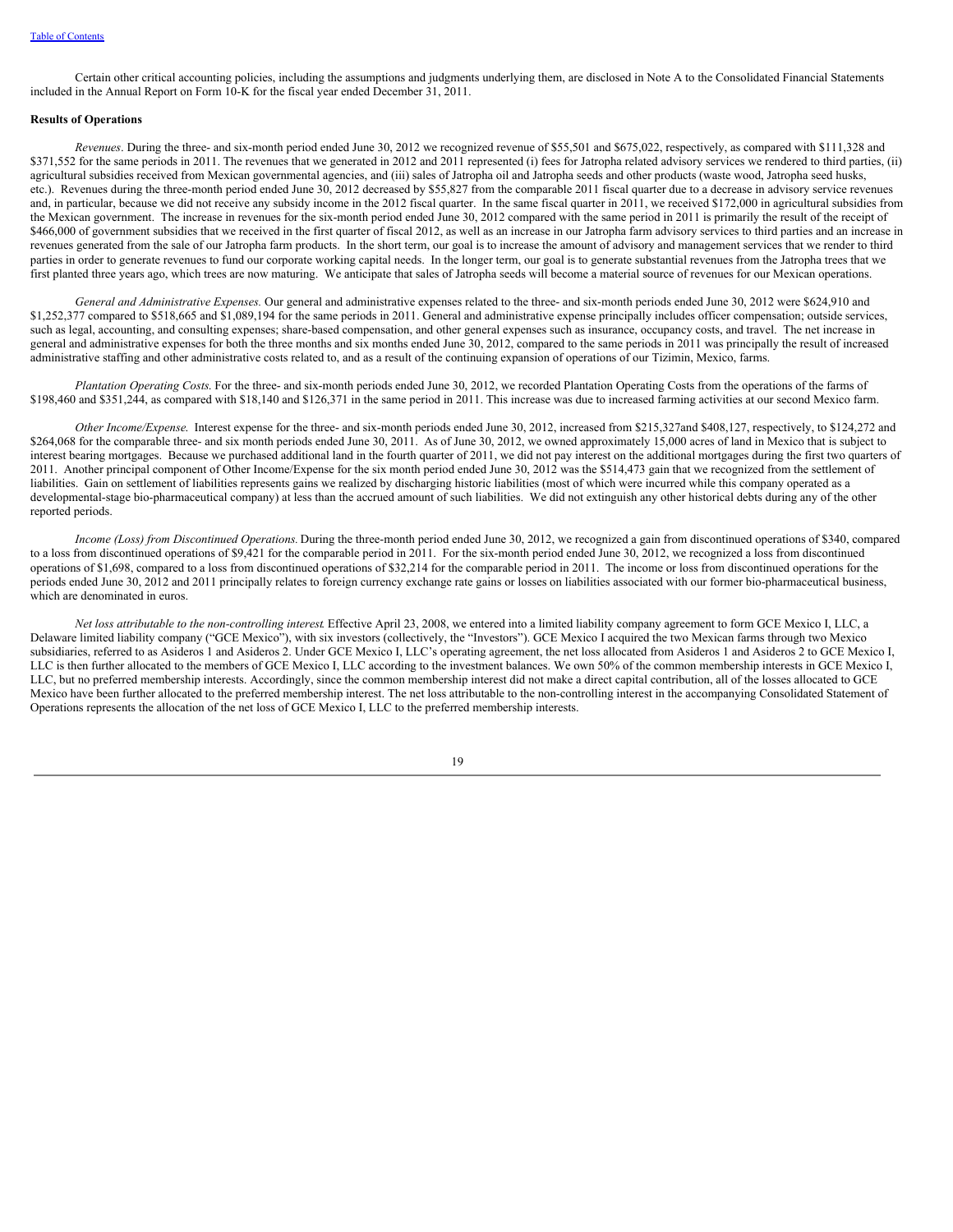*Net income/loss attributable to Global Clean Energy Holdings, Inc.*The Company recorded net losses of \$402,883 and \$43,919 for the three-and six-month periods ending June 30, 2012, as compared to a net loss of \$248,909 and \$453,385 for the comparable three-and six month periods in 2011. Our ability to generate net income will depend upon the amount of advisory services that we render at the corporate level, and the amount of revenues generated from our Mexico farms at the joint venture level. In addition to incurring farm operating expenses, we will continue to accrue significant interest expense on the mortgages that encumber the Tizimin, Mexico, farms. Although we anticipate that revenues from both our Jatropha operations and our advisory services will increase, we are unable to forecast if, or when such revenues will exceed our operating expenses.

#### **Liquidity and Capital Resources**

As of June 30, 2012, we had \$960,603 in cash or cash equivalents and had a working capital deficit of \$933,002, as compared with \$676,780 in cash and a working capital deficit of \$1,726,627 as of December 31, 2011. However, of the foregoing cash or cash equivalent balances, only \$16,799 may be used for general corporate purposes, with the remaining balance anticipated to be used in the operations of the Tizimin, Mexico farms owned by the GCE Mexico I, LLC joint venture. As a result, the GCE Mexico I, LLC funds will not be available to us for our corporate working capital or other purposes, and are not available to us to reduce our indebtedness. In order to fund our short-term working capital needs, we will have to obtain additional funding from the sale of additional securities, additional borrowings, or from an increase in operating revenues. Outstanding indebtedness at June 30, 2012 totaled \$13,860,852. The existence of the foregoing working capital deficit and liabilities is expected to negatively impact our ability to obtain future equity or debt financing and the terms on which such additional financing, if available, can be obtained.

To date, we have funded our corporate overhead and other public company costs and expenses from (i) the sale of securities, (ii) monthly payments we receive from our GCE Mexico I, LLC joint venture, and (iii) fees we receive for providing Jatropha related advisory services to third parties. During the six-month period ended June 30, 2012, we received overhead reimbursements of \$169,062 from GCE Mexico I, LLC. We anticipate that our overhead reimbursements for the balance of the current fiscal year will continue at no less than the foregoing rate. In April 2012, in order to fund our working capital needs, we raised \$250,000 from the sale of shares of our common stock (at a price of \$0.03 per share). In addition, we anticipate that that we will continue to receive advisory service fees in the near term. The amount of cash on hand and the anticipated cash receipts from GCE Mexico and the advisory service clients will not, however, be sufficient to fund our working capital needs for the next twelve months. Furthermore, we do not have sufficient financial resources to fund our business plan (which includes the purchase of our own Jatropha farms and other capital outlays). Accordingly, unless we enter into additional advisory service agreements or otherwise receive cash proceeds, we will have to obtain additional funding in the near future from the sale of our securities to fund our cash needs. No assurance can be given that we will be able to raise additional capital or that such additional capital will be on terms favorable to the company and its shareholders.

Our business plan contemplates that we will significantly expand our Jatropha business and operations (including establishing additional Jatropha farms that are owned and operated by us for our own account in Mexico and other locations). Although we anticipate that revenues from the Jatropha farms we currently own through our GCE Mexico I, LLC joint venture in Mexico will commence in the third and fourth quarter of 2012 and increase significantly thereafter, net cash generated from those operations will first have to be used to repay the capital contributed by our joint venture investors (plus their preferred return), for a combined total of \$21,053,537 as of June 30, 2012. As a result, the improving operations of the Mexico farms will not produce short-term cash for us that we can use for our business plan, for working capital purposes, or for the acquisition of additional Jatropha farms. Because of our negative working capital position, we currently do not have the funds necessary to acquire and cultivate additional farms for our own account. Accordingly, in order to increase our farm ownership and operations, we will have to obtain significant additional capital through the sale of equity and/or debt securities, the forward sale of Jatropha oil and carbon offset credits, and from other financing activities, such as strategic partnerships and joint ventures.

Effective July 2, 2009, we purchased all of the outstanding capital stock of Technology Alternatives Limited, a company formed under the laws of Belize ("TAL"), from its four shareholders. TAL owned and operated a 400-acre farm in subtropical Belize, Central America. The Belize farm is inactive, and we are currently attempting to sell the farm. In connection with the purchase of all of the shares of TAL, we issued to the sellers, among other consideration, promissory notes in the aggregate amount of \$516,139 Belize Dollars (US \$268,682 based on exchange rates in effect at May 4, 2012), which notes are secured by a mortgage on the 400-acre farm. The new maturity date of the promissory notes currently is August 15, 2012. If we are able to sell the Belize farm at the approximate fair market value of that land, we will receive sufficient sale proceeds to repay the TAL notes in full and will also generate additional proceeds for our working capital purposes. No assurance can be given that we will be able to sell the Belize farm. If the farm is not sold by August 15, 2012, we will have to ask the noteholders for an extension or face possible foreclosure of the loans.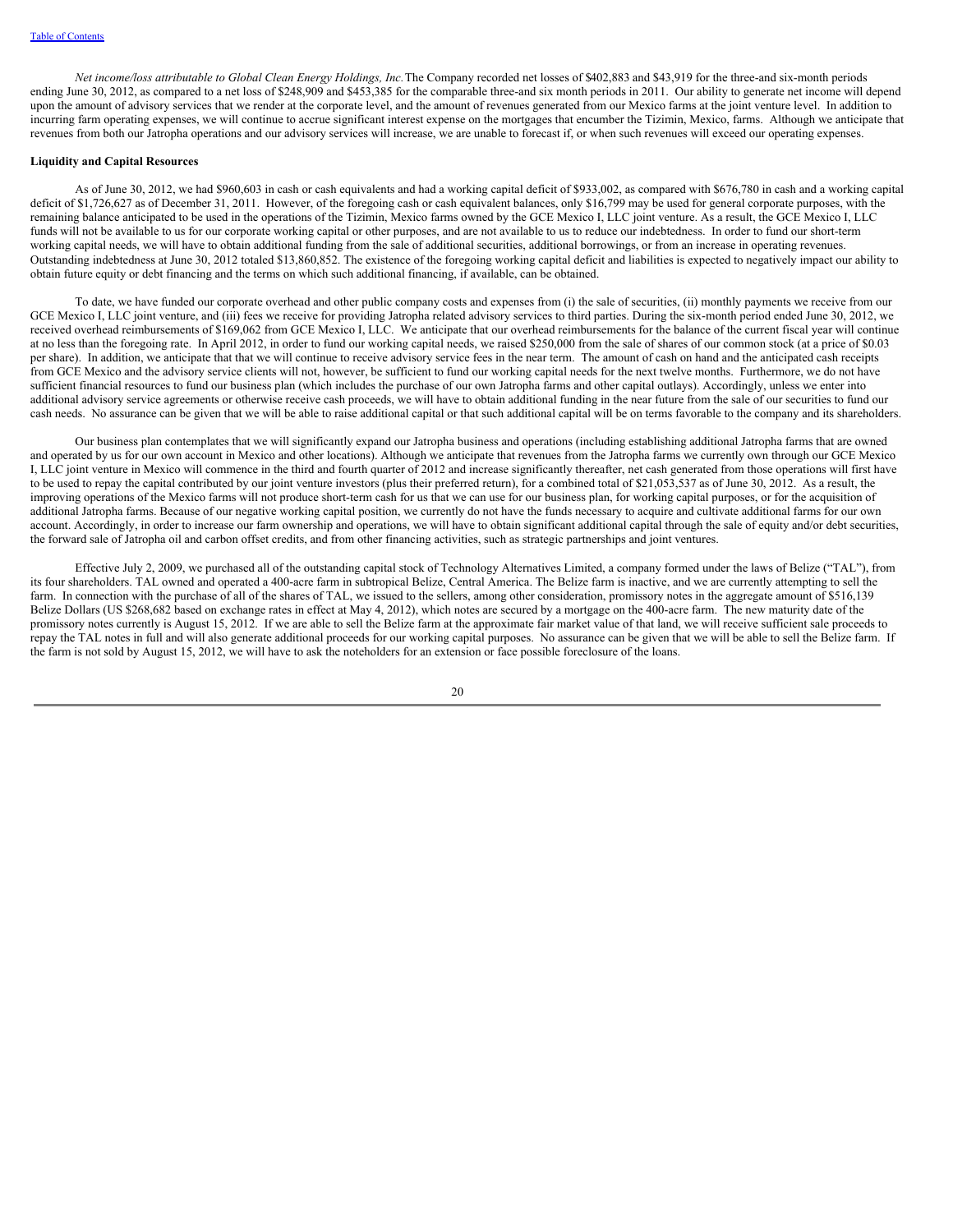We presently do not have any available credit, bank financing or other external sources of liquidity. In the absence of additional outside funding (including proceeds from the sale of our securities, or entering into other joint venture relationships), we do not have the ability to expand our business or acquire our own Jatropha farms. If we issue additional equity or debt securities to fund our future capital needs, stockholders may experience additional dilution or the new equity securities may have rights, preferences or privileges senior to those of existing holders of our common stock. Should we not be able to increase the amount of revenues we receive from our advisory services and/or raise additional debt or equity funding, we will have to scale back our current and proposed operations or take other actions to preserve our on-going operations.

On December 22, 2009, we sold all patents, rights, and data associated with our legacy pharmaceutical assets to Curadis GmbH for 350,000 Euros and a revenue sharing arrangement that could pay up to 2,000,000 Euros should such legacy pharmaceutical assets ever be commercialized by the buyer. In February 2012 Curadis GmbH informed us that it had licensed some of the ancillary patents and rights to an affiliated cosmetics company. As part of that licensing arrangement, Curadis GmbH paid us an up-front licensing fee of 15,000 Euros, and agreed to pay us a royalty of 4.5% of all net sales of products sold using the licensed technology. Curadis further agreed that if we do not receive royalty payments, on a cumulative basis, of 300,000 Euros under this cosmetics license by December 31, 2014, the licensed patents will be returned to us. Curadis has also informed us that it is hopeful that the other, non-cosmetics legacy pharmaceutical assets will be commercialized within the next two to three years. We will continue to maintain a security interest in such assets until such time as, if ever, we are paid a total of 2,000,000 Euros. While we anticipate that we will receive additional payments from Curadis under this new license, the amount and timing of such license payments are unknown and are not expected to significantly contribute in 2012 to our liquidity.

Inflation and changing prices have had no effect on our continuing operations over our two most recent fiscal years.

We have no off-balance sheet arrangements as defined in Item 303(a) of Regulation S-K.

#### <span id="page-23-0"></span>ITEM 3. QUANTITATIVE AND QUALITATIVE DISCLOSURES ABOUT MARKET RISK.

Not applicable.

#### ITEM 4. CONTROLS AND PROCEDURES.

We maintain disclosure controls and procedures that are designed to ensure that information required to be disclosed in the reports that we file with, or submit to, the Securities and Exchange Commission (the "SEC") under the Securities Exchange Act of 1934 (the "Exchange Act") is recorded, processed, summarized and reported within the time periods specified in the SEC's rules and forms and that such information is accumulated and communicated to our management, including our chief executive and financial officers, as appropriate, to allow timely decisions regarding required disclosure. As required by SEC Rule 13a-15(b), we carried out an evaluation, under the supervision and with the participation of our management, including our chief executive and financial officers, of the effectiveness of the design and operation of our disclosure controls and procedures as of the end of the period covered by this report. Based on that evaluation, our chief executive and financial officers concluded that our disclosure controls and procedures were effective as of the end of the period covered by this report.

Based upon our evaluation, we also concluded that there was no change in our internal control over financial reporting during our most recent fiscal quarter that has materially affected, or is reasonably likely to materially affect, our internal control over financial reporting.

<span id="page-23-1"></span>PART II

ITEM 1. LEGAL PROCEEDINGS.

Not applicable

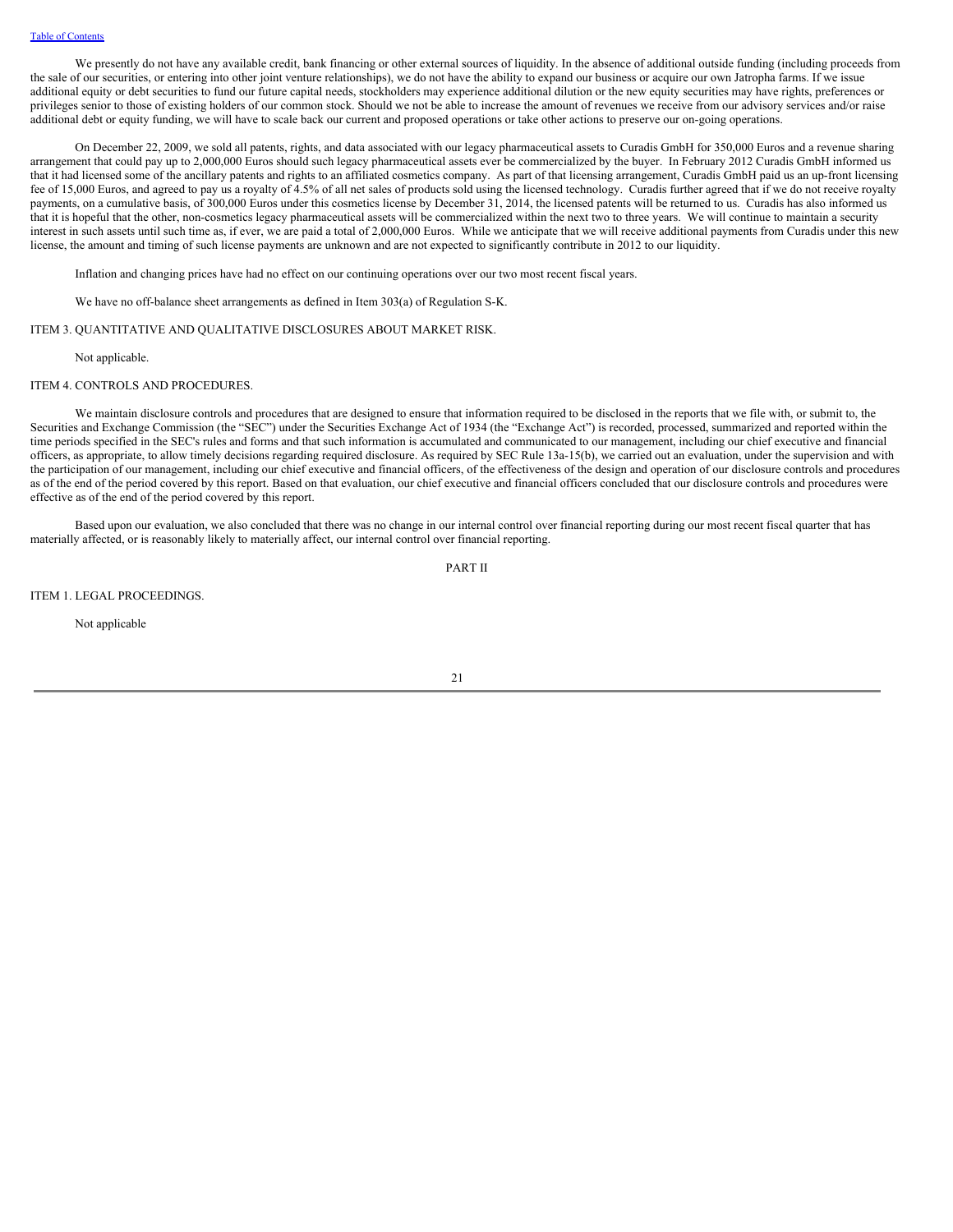#### <span id="page-24-0"></span>ITEM 1A. RISK FACTORS.

Information regarding risk factors appears under "Risk Factors" included in Item 1A, Part I, and under Item 7, Management's Discussion and Analysis of Financial Condition and Results of Operations, of our Annual Report on Form 10-K for the year ended December 31, 2011. Except as set forth below, there have been no material changes from the risk factors previously disclosed in the above-mentioned periodic report.

*Foreclosure of Belizean Jatropha Farm*. We currently owe the four former owners of our 400-acre farm in Belize, Central America, loans in the aggregate amount of \$516,139 Belize Dollars (US \$278,467 based on exchange rates in effect at July 31, 2012), which loans are secured by a lien on the 400-acre farm. We are currently attempting to sell this land in order to repay the loans and realize a gain on our investment. However, the promissory notes will mature on August 15, 2012, and we will not be able to sell the land by that date. Accordingly, we will have to obtain a further extension on the maturity date of the promissory notes. If the holders of the notes do not grant us an extension on the maturity date, they could commence foreclosure proceedings against the land, which could result in the loss of the land and a loss on our investment. No assurance can be given that we will be able to obtain an extension on the maturity date of the notes.

*Agricultural Risks – General.* Once the trees at our Mexico farms fully mature and produce commercial quantities of Jatropha seeds, the agricultural operations at our Mexico farms are expected to generate the largest portion of our future revenues. Agriculture operations are subject to a wide variety of risks including delays in blooming of the plants, changes in product pricing due to variations in supply and demand, weather, disease, input costs and product yield.

The Company's Agricultural Assets Are Concentrated and the Effects of Adverse Weather Conditions Can Be Magnified. The Company's agricultural operations are concentrated in the center of the Yucatan peninsula, near Tizimin, Mexico. All of these areas are subject to occasional periods of drought, excess rain, flooding, and possible Hurricanes. Jatropha trees require water in different quantities at different times during the growth cycle. Accordingly, too much or too little water at any given point can adversely impact production. While the Company attempts to mitigate controllable weather risks through water management and variety selection, its ability to do so is limited. The Company's operations in Mexico are also subject to the risk of hurricanes. Hurricanes have the potential to destroy crops and impact Jatropha production through the loss of fruit and destruction of trees either as a result of high winds or through the spread of windblown disease. Because our agricultural properties are located in relative close proximity to each other, the impact of adverse weather conditions may be magnified in the Company's results of operations.

#### ITEM 2. UNREGISTERED SALES OF EQUITY SECURITIES AND USE OF PROCEEDS.

On April 4, 2012, we sold 8,620,690 shares of our common stock to an accredited investor at a price of \$0.029 per share for cash proceeds of \$250,000. The sale of the shares was exempt from registration pursuant to Section 4(2) of the Securities Act of 1933, as amended.

ITEM 3. DEFAULTS UPON SENIOR SECURITIES.

Not applicable

#### ITEM 4. MINE SAFETY DISCLOSURES.

Not applicable

## ITEM 5. OTHER INFORMATION

In accordance with the employment term sheet we entered into on November16, 2011, Mr. Gregory S. Cardenas' employment as our Executive Vice President and Chief Financial Officer was terminated on April 29, 2012. Richard Palmer, our Chief Executive Officer, has assumed the role as interim Chief Financial Officer until a new Chief Financial Officer is hired.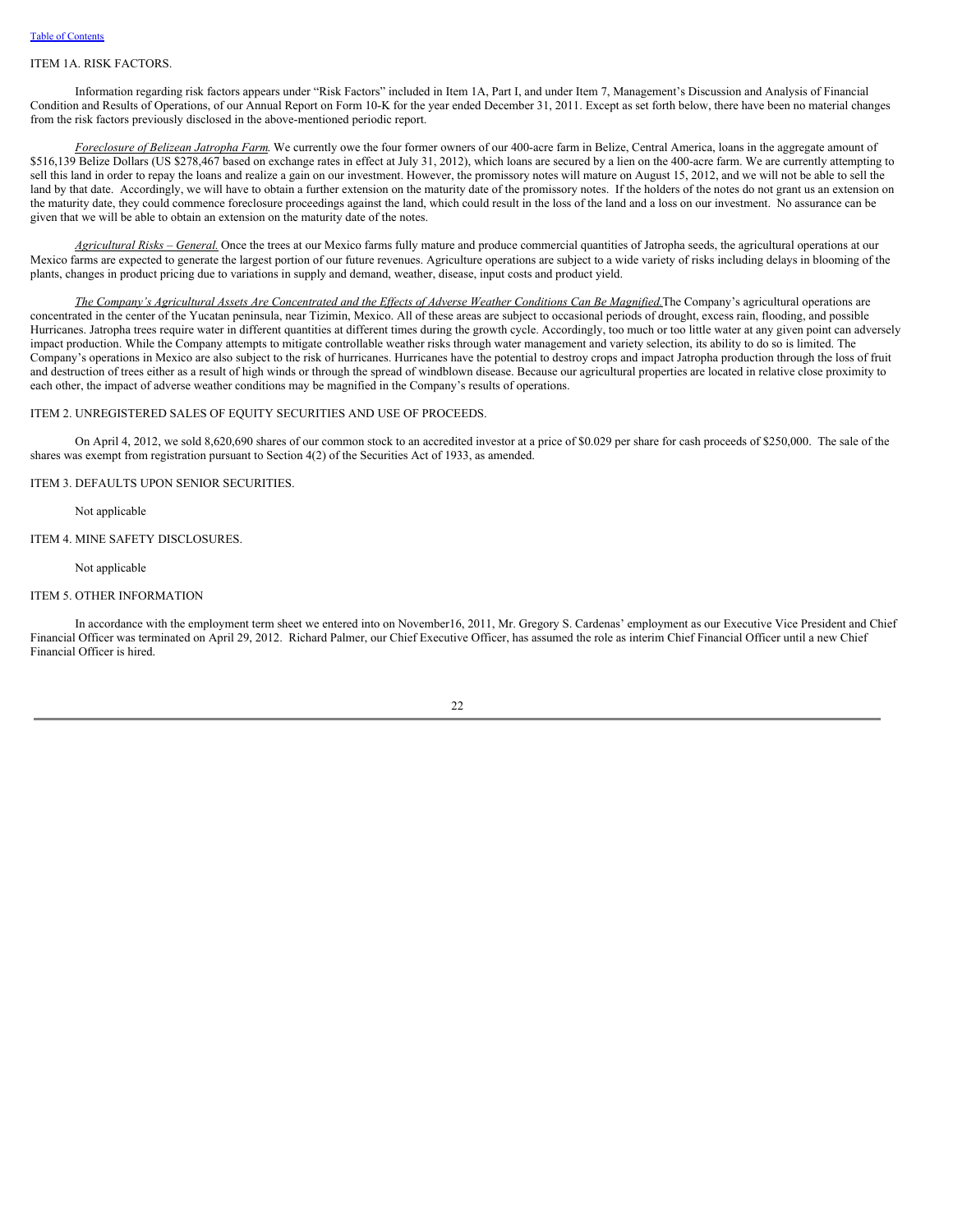## <span id="page-25-0"></span>ITEM 6. EXHIBITS

- 31.1 Rule 13a-14(a) Certification, as adopted pursuant to Section 302 of the Sarbanes-Oxley Act of 2002
- 32.1 Certification pursuant to 18 U.S.C. Section 1350, as adopted pursuant to Section 906 of the Sarbanes-Oxley Act of 2002
- 101.INS XBRL Instance Document 101.SCH XBRL Taxonomy Extension Schema Document 101.CAL XBRL Taxonomy Extension Calculation Link base
- 101.DEF XBRL Taxonomy Extension Definition Link base Document
- 
- 101.LAB XBRL Taxonomy Extension Label Link base Document XBRL Taxonomy Extension Presentation Linkbase Document
- 23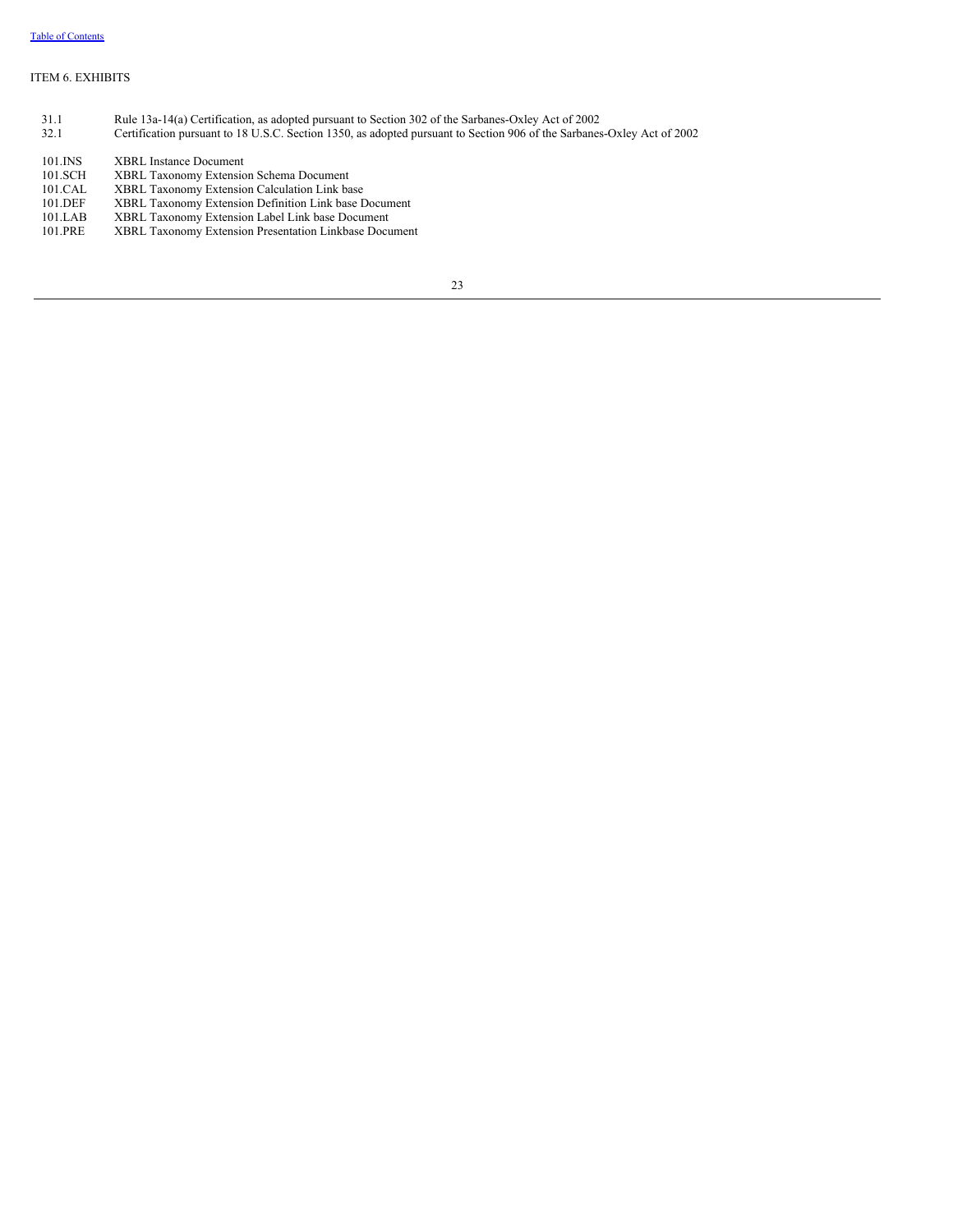## **SIGNATURES**

In accordance with Section 13 or 15(d) of the Securities Exchange Act of 1934, the registrant caused this report to be signed on its behalf by the undersigned, thereunto duly authorized.

Dated: August 7, 2012

GLOBAL CLEAN ENERGY HOLDINGS, INC.

By: /s/ RICHARD PALMER

Chief Executive Officer and interim Chief Financial Officer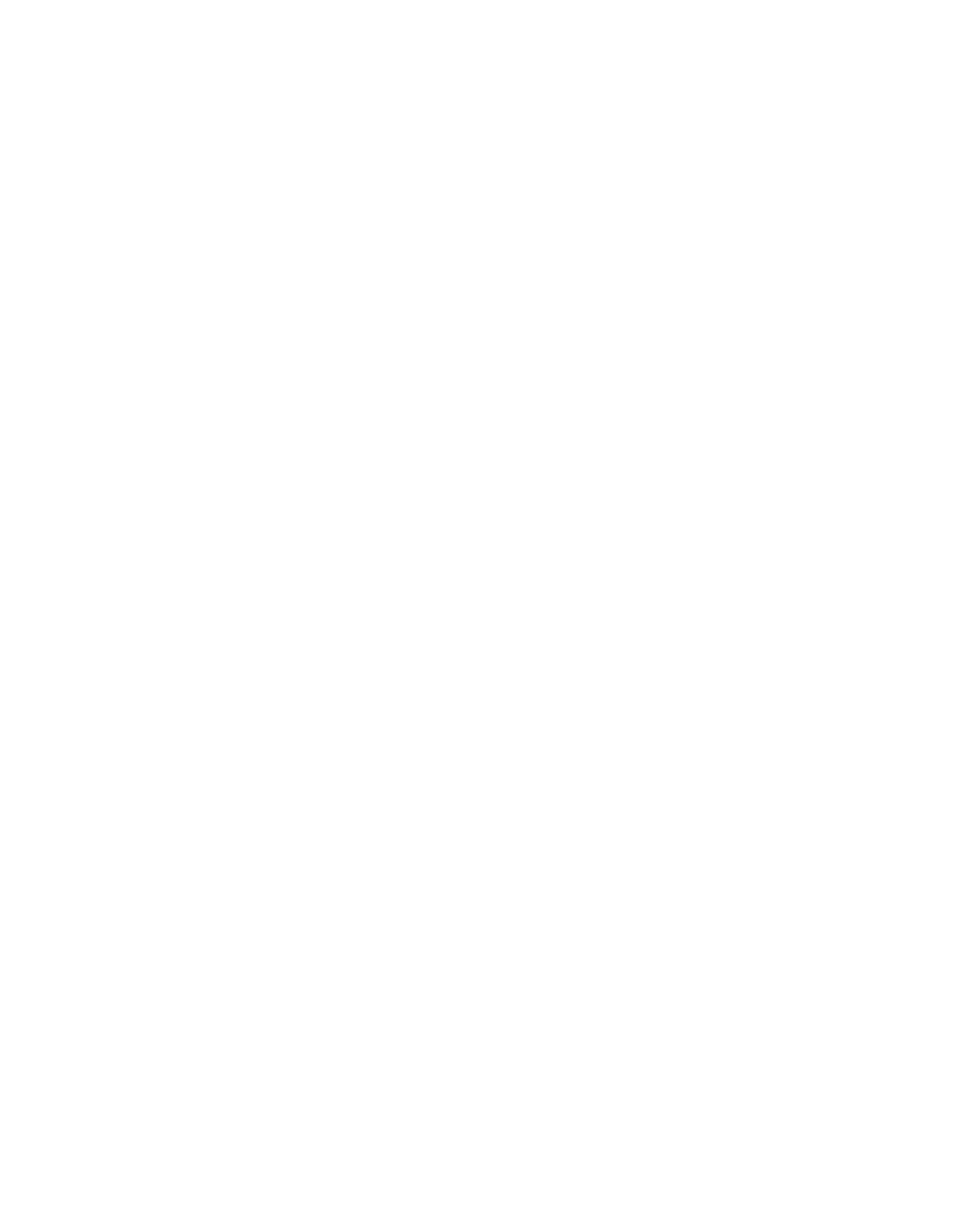## **CERTIFICATIONS PURSUANT TO SECTION 302 OF THE SARBANES-OXLEY ACT OF 2002**

I, Richard Palmer, certify that:

- 1. I have reviewed this report on Form 10-Q of Global Clean Energy Holdings, Inc.;
- 2. Based on my knowledge, this report does not contain any untrue statement of a material fact or omit to state a material fact necessary to make the statements made, in light of the circumstances under which such statements were made, not misleading with respect to the period covered by this report;
- 3. Based on my knowledge, the financial statements, and other financial information included in this report, fairly present in all material respects the financial condition, results of operations and cash flows of the registrant as of, and for, the periods presented in this report;
- 4. The registrant's other certifying officer(s) and I are responsible for establishing and maintaining disclosure controls and procedures (as defined in Exchange Act Rules 13a-15(e) and 15d-15(e)) and internal control over financial reporting (as defined in Exchange Act Rules 13a-15(f) and 15d-15(f)) for the registrant and have:
	- (a) Designed such disclosure controls and procedures, or caused such disclosure controls and procedures to be designed under our supervision, to ensure that material information relating to the registrant, including its consolidated subsidiaries, is made known to us by others within those entities, particularly during the period in which this quarterly report is being prepared;
	- (b) Designed such internal control over financial reporting, or caused such internal control over financial reporting to be designed under their supervision, to provide reasonable assurance regarding the reliability of financial reporting and the preparation of financial statements for external purposes in accordance with generally accepted accounting principles;
	- (c) Evaluated the effectiveness of the registrant's disclosure controls and procedures and presented in this report our conclusions about the effectiveness of the disclosure controls and procedures, as of the end of the period covered by this report based on such evaluation; and
	- (d) Disclosed in this report any change in the registrant's internal control over financial reporting that occurred during the registrant's most recent fiscal quarter (the registrant's fourth fiscal quarter in the case of an annual report) that has materially affected, or is reasonably likely to materially affect, the registrant's internal control over financial reporting.
- 5. The registrant's other certifying officer(s) and I have disclosed, based on our most recent evaluation of internal control over financial reporting, to the registrant's auditors and the audit committee of registrant's board of directors (or persons performing the equivalent functions):
	- (a) All significant deficiencies and material weaknesses in the design or operation of internal control over financial reporting which are reasonably likely to adversely affect the registrant's ability to record, process, summarize and report financial information; and
	- (b) Any fraud, whether or not material, that involves management or other employees who have a significant role in the registrant's internal control over financial reporting.

Dated: August 7, 2012 August 7, 2012 By *S/ RICHARD PALMER* 

Richard Palmer Chief Executive Officer and interim Chief Financial Officer